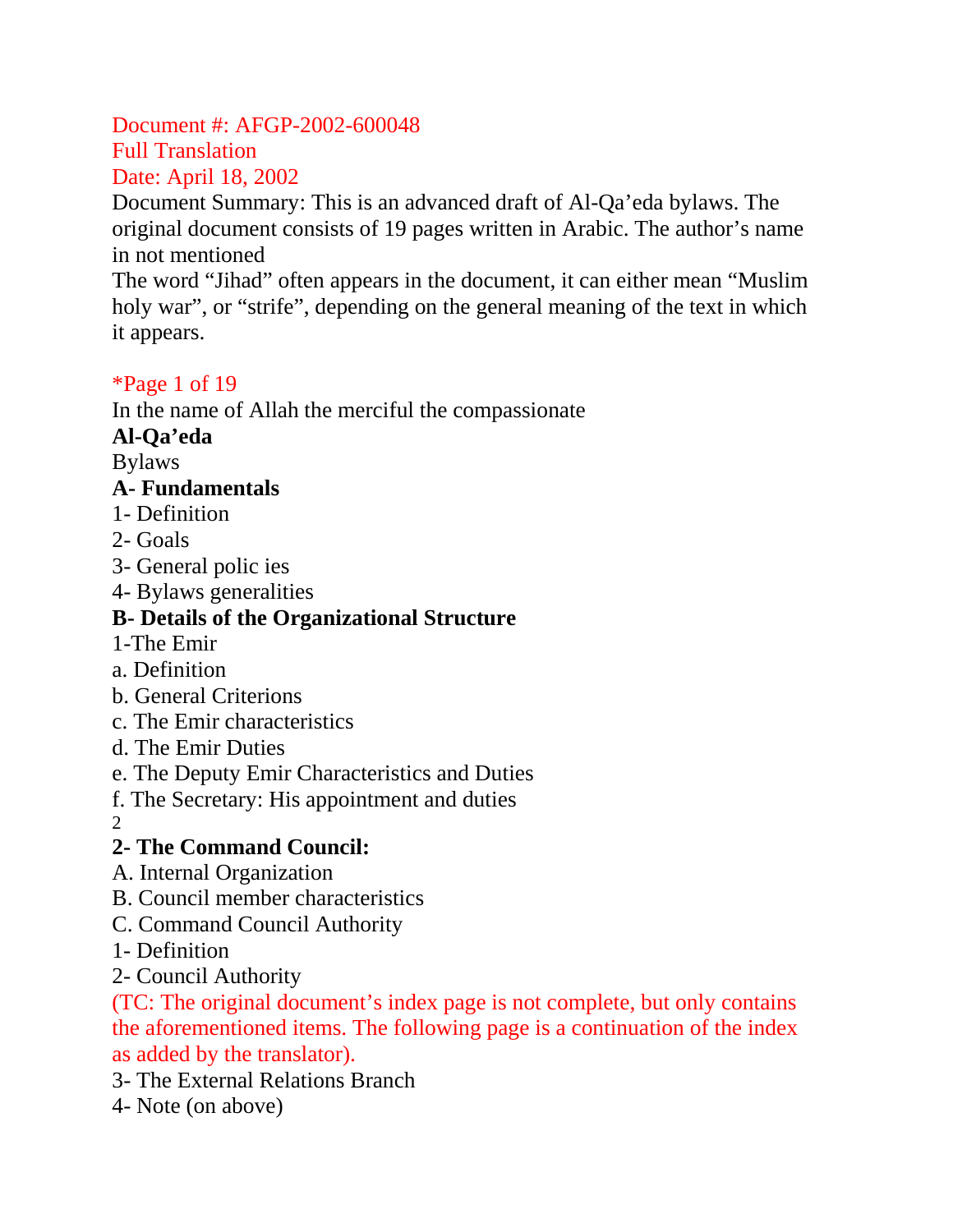- 5- The regional Council
- ? Executive Council
- Chairman
- Financial Policy
- A- Bank Accounts
- B- Expenditure Controls
- ? Military Committee
- Definition & Goals
- Chairman
- The General Staff
- Training Branch
- Combat Branch
- ? Security Committee
- Introduction & Goals
- Structure
- Bylaws
- Authority & Duties
- Decisions Execution Branch
- Organization's Security Branch
- ? Political Committee
- 3
- Definition & Goals
- Operational policy
- Chairman: requirements, Authority and Duties.
- ? Consultative Council
- 4

\*Page 2 of 19

### **A: Fundamentals**

1- Definition and Purpose

A religious group of the nation of Mohammad (God's blessing and peace be upon

him) whose faith is the faith of the believers in Sunna (profit teachings) and Jama'ah (consensus), are adopting Jihad as a method for change so that the 'Word of God' becomes supreme, and they (the group) are working to provoke Jihad, prepare for it, and exercise it by whatever means possible.

The prophet said "There are those of my nation who are victorious and will stay victorious till the day they face their fate and die" narrated by (Al-Bukhari 252/4). And the Prophet also said: "There is still a group of my nation fighting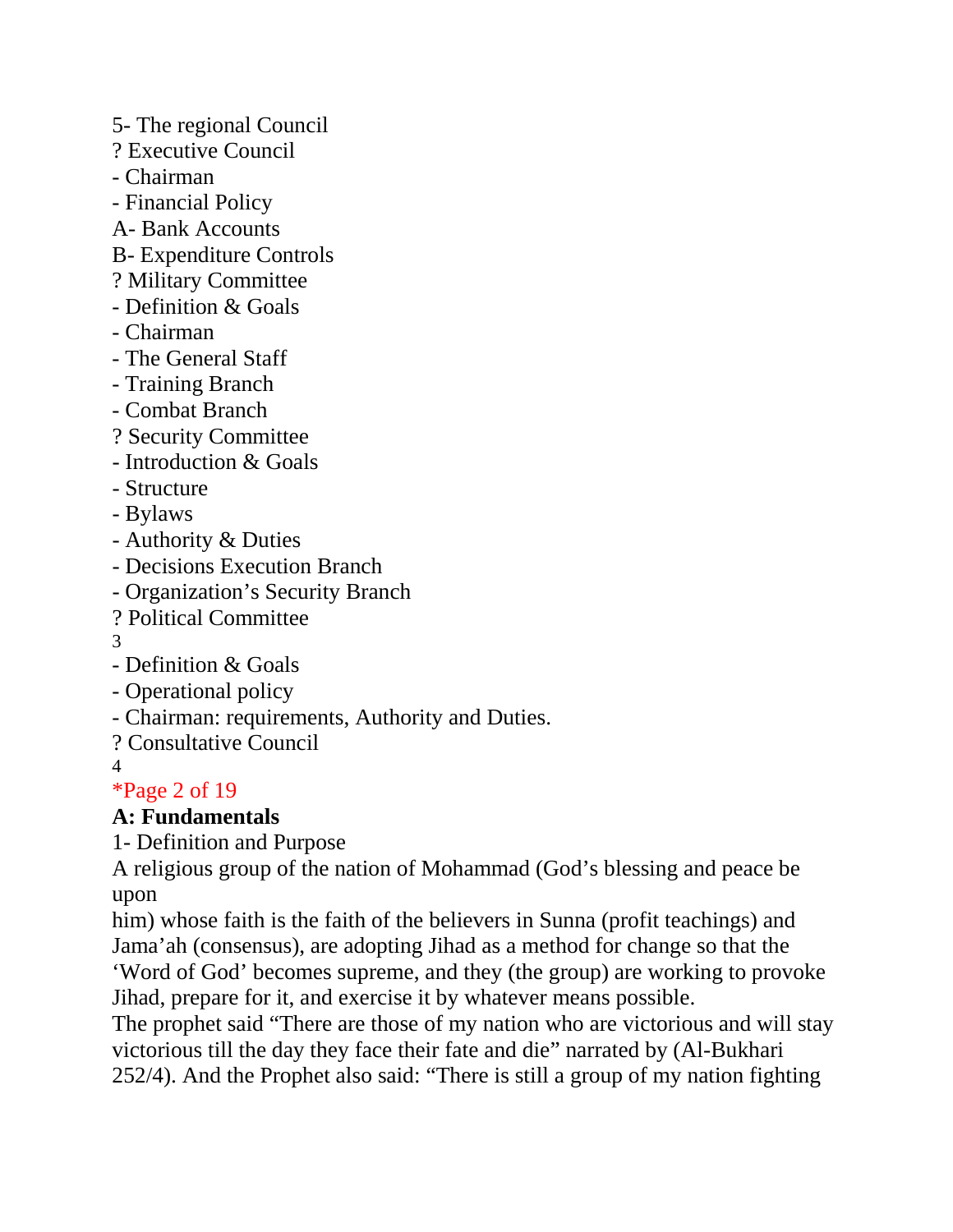for justice victorious over their enemy until the last of them fights the Antichrist"

narrated by Abu Daud (The book of Jihad, Chapter 4)

2- General Goals

1- To spread the feeling of Jihad throughout the Muslim nation.

2- Prepare and qualify the needed personnel for the Muslim world by training and

practical fighting participation.

3- Support, aid and help the Jihad movements around the world as possible.

4- Coordinate among the Jihad movements around the Islamic world in order to create a united global Jihad movement.

### **3- General Policies:**

1- Full adherence to the Shari'a (Islamic law) and criterions in all of our beliefs and actions according to the Koran and the Sunna, and the interpretations of the nations' scholars.

2- To observe Jihad for the sake of God as a method for change, and strive to prepare for it and exercise it by whatever means possible.

3- Our ideology is to fight a holy war and not to be distracted by relief and aid operations or anything similar.

4- Our position is to have no relations with the world idols, the secular and national parties or anything that resembles them. They are our enemies till the time they believe in nothing but God. We will not agree on half-solutions, nor negotiate with them.

5- Our relations with the true jihad Islamic groups are based on cooperation, love

and faith. We continue our attempts to unite and merge with them and accept nothing less than coordinating and friendship.

5

6- Our relations with the non-Jihad Islamic groups are cordial and based on love and advice; we acknowledge their good deeds and also tell them about their shortcomings if circumstances require.

7- Our relation with the Muslim scholars is love, respect. We will take the good from them and return what we think is incorrect.

8- Maintain complete independence, and we will not a follower to any party.

9- Reject regionalism and fanaticism. We will perform Jihad anywhere in the Moslem world if need and we are able to.

10- Take interest in the role of Muslim nations in Jihad, and try to agitate them and gain their support for Jihad to be the fuel for the battle.

11- Maintain our economic independence. We should not rely on others for our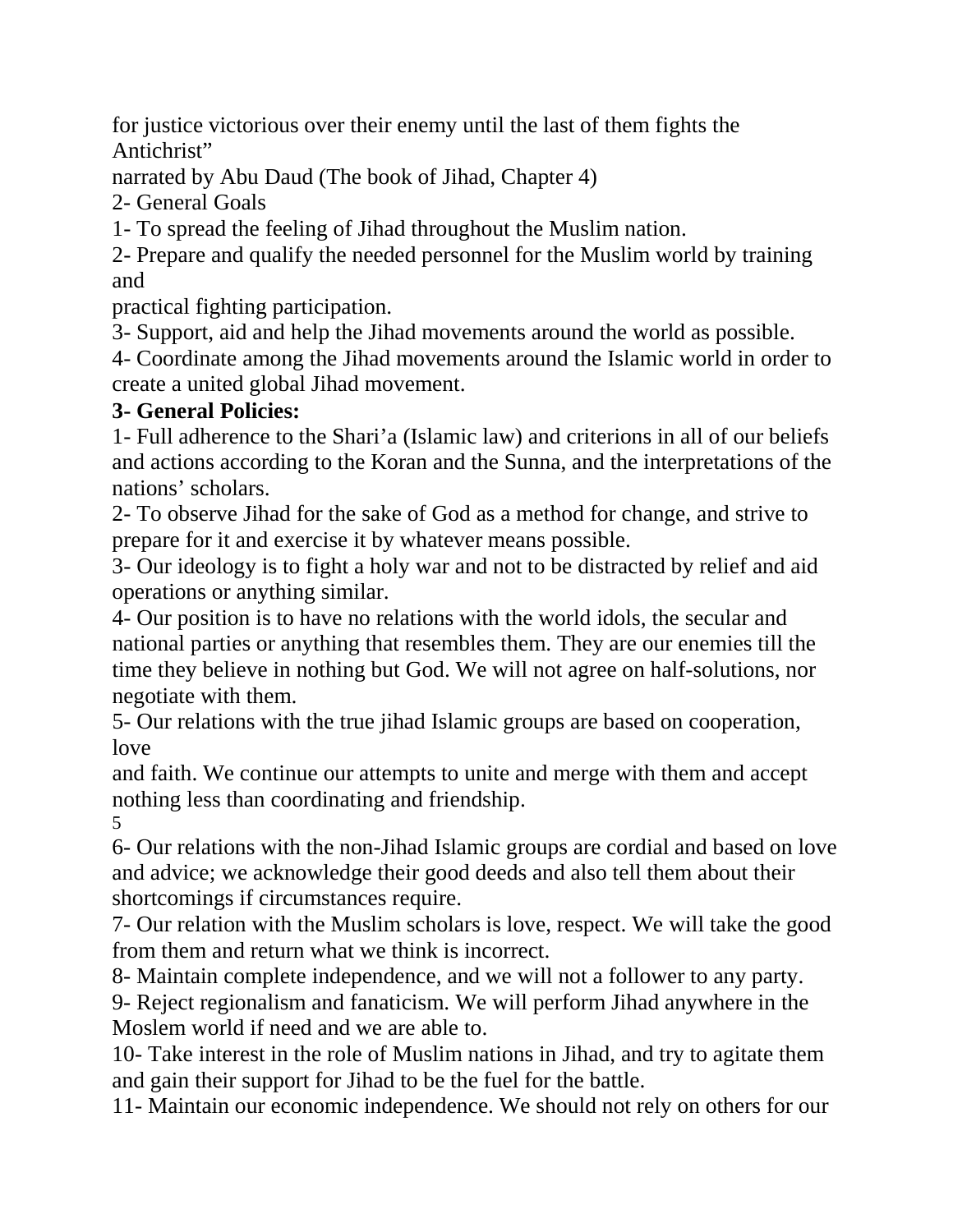resources.

12- Secrecy is the basis for our operation. We shall only reveal what we are obliged to reveal.

13- Our policy towards the Afghani Jihad is advice and support in the battlefield,

and cooperation with the Jihad organization we believe truthful; and coordination

with Islamic Establishments in the Jihad field in matters concerned with our policy.

### \*Page 3 of 19

### **4- Bylaws Generalities**

1- The Principle of Shura (Consultative):

Apply the permanent Shura principle as stipulated in the Koran and as practiced by the Prophet, on the condition that is necessary but not mandatory, and should be practiced throughout the work place starting with the head office and extending to all branch committees

2- Quorum

The Shura Council sessions are considered legally convened if the majority of the

members are present, conditional that at least three members and the chairman or

his deputy are present.

3- Emergency Sessions:

Emergency sessions are convened by a request from the chairman or the majority

of the members.

4- Secret Ballot: The principle of secrecy is adopted in personnel evaluation 6

5- Follow up, calling to account, rewards and punishment:

Will take place according to rank/position from top to bottom, and in accordance

with the organizational structure.

6- Requests and Complaints:

Will take place according to rank from top to bottom, and in accordance with the

organizational structure.

7- Grievances:

If the grievance is against the immediate supervisor, then the grievant is permitted to bypass him and submit the grievance to the person above him in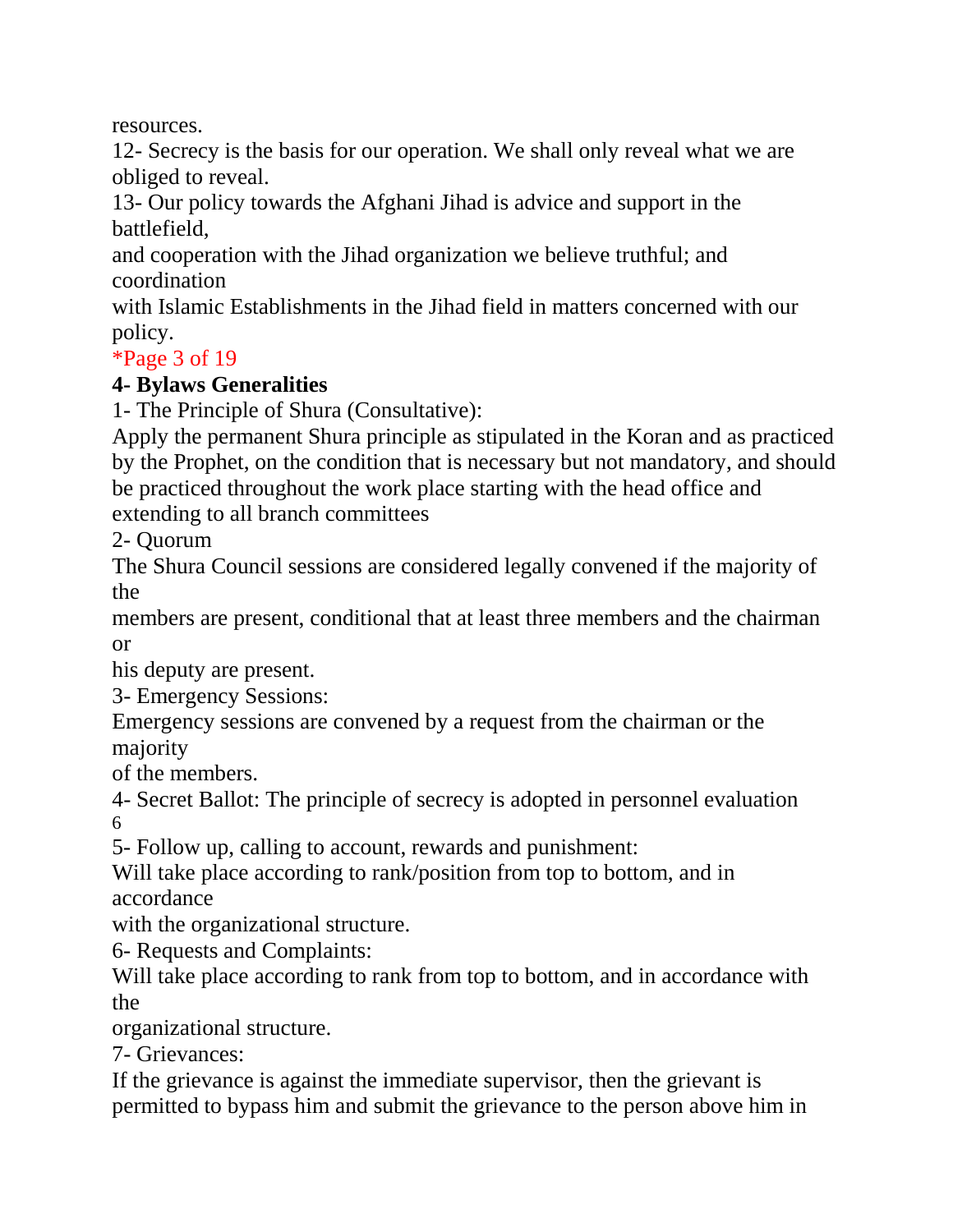authority.

8- Overstepping the proper bounds of authority:

Specialized departments at the administrative levels (horizontally & vertically) must be respected and not overstepped. This could be achieved by adhering to the

following:

A- If in the overstepping occurred vertically from the top to the bottom due to an

administrative decree; then the decree is frozen until it is discussed with superior

officer to reach a decision to approve it or cancel it. If the superior officer insists on the overstepping without evidence, then a grievance is submitted.

B- If the overstepping occurred horizontally, it is completely rejected and a grievance is submitted by the aggressor against the victim to their common superior officer.

C- If an administrative overstepping occurred from the bottom to the top, the grievance is returned to immediate supervisor without issuing a decision on it, with reprimanding or punishing the aggressor to prevent him and others from repeating this again. In case the superior officer accepts this overstepping; the immediate supervisor has the right to submit a grievance.

9- The superior officer has the right to review and examine the work of lower levels under his supervision.

10- Reports:

Reports are very important for decision making and the follow up of activities. Therefore, attention should be paid to it, and prepared periodically or at the request of officials, and it should be submitted on time.

11- First Rule: The right person in the right position irrespective of his previous regional, organizational affiliations; and or ethnicity. 7

12- Second Rule: Jihad is the basis in our work and we must maintain the feeling

of Jihad in the minds of individuals working with us especially those away from the military activity by linking them with the preparation and fighting fields. \*Page 4 of 19

13- Jurisdiction: During meetings of the principal and secondary councils, only matters that are within the authority of the council can be discussed.

14- Absenteeism: Absent members from the 'Principal' and 'Secondary' councils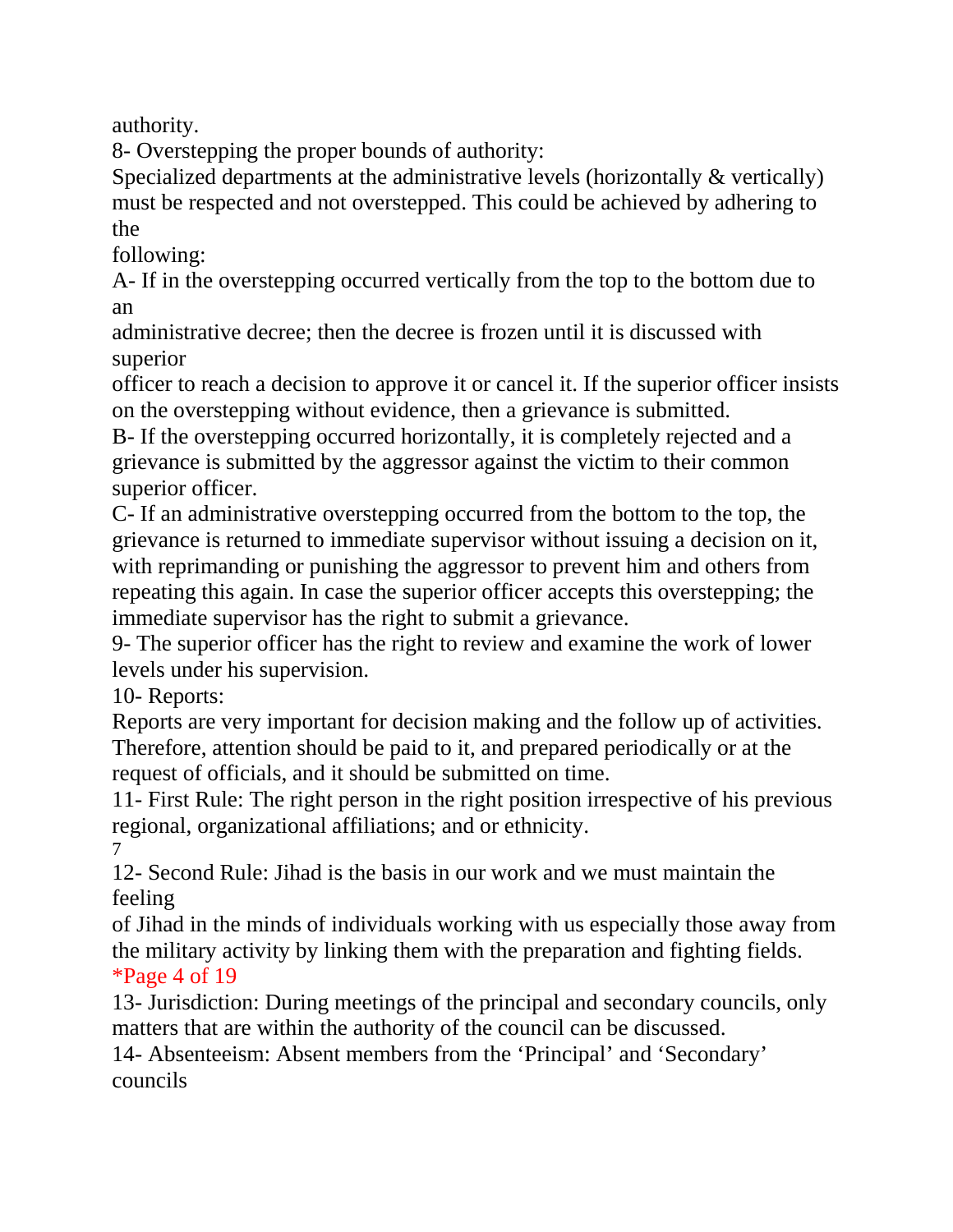sessions are to submit their excuses to the council secretary within sufficient time

before the council convenes, or afterwards if circumstances do not permit for submission to the chairman.

## **B: Details of the Organizational Structure**

## **1-The Emir**

A- Definition

He is the brother directly responsible for all of Al-Qa'eda activities, and represents it internally and externally to attain its goals and policies. He is obliged to follow up its activities in accordance with administrative channels. B- General Rules:

1- The Emirate has the rights of the private Emirate. But due to existing state of affairs, the qualifications of the Emir should be close to that of the General Imam,

because most probably the Emir of this movement might have to issue legal Fatwa to distribute the spoils and others of the Jihad rules.

2- Choose the best available person for the job. It is not necessary that the best by

characteristics as much as it is necessary to choose the better for the job. It is acceptable to choose the preferred in order to attain a benefit or prevent harm. 3- Do not appoint a person who is too anxious to be an Emir.

4- Age should be taken into consideration when candidates are equal in qualifications.

C- The Emir's Characteristics:

1- He must be just and comply with all of its the conditions manifested by the scholars in their books.

8

2- Have adequate legal knowledge to qualify him to carry out the responsibilities

of this position.

3- Comprehension of Jihad (holy war): To clearly and fully understand without any hesitation the meaning of Jihad, believing that "Jihad" is the mean for change.

4- Described as being fair, speaks the truth, not greedy, intelligent, discerning, patient, treat people equally, farsighted, not a sinner, without the appearance of affluence, bold and resolute.

5- Experience: To have gone through, and gained a practical Jihad experience where he has gained leadership experience. He must fully understand the present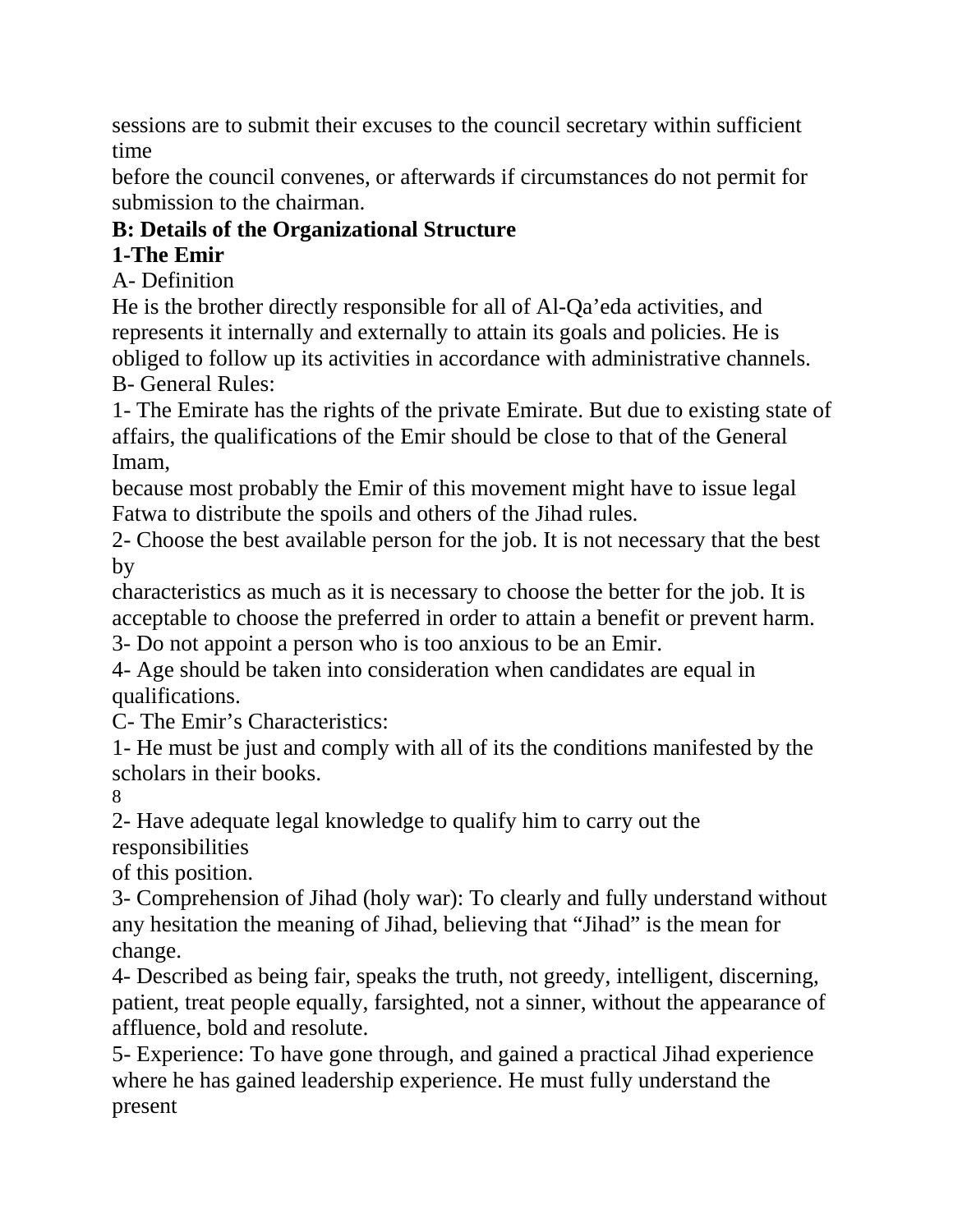conditions under which the Moslems and their enemies are living.

6- Duration of membership: He should be a membership in the organization for at

least ( ) years.

7- Dedication: To fully dedicate himself to carry out his responsibilities.

8- Education: University graduates are preferred.

9- Physical Fitness: To be physically and mentally fit to carry out his responsibilities.

10- Military Qualification: Must be as much as possible familiar with the military

combat information.

11- To fulfill the following basic Imam (leader) characteristics: Moslem, Mature,

Free, Male and Intelligent.

### **D- Duties of the Emir**

1- Adhere to Shura principle and appoint a "Shura Council" to assist him called the "Command Council".

2- Appoint and fire the deputy, the command council members, the executive council chairman, the committees chairman and his private secretary. \*Page 5 of 19

3- Represent Al-Qa'eda internally and externally and bear the responsibility.

4- Pursue to achieve Al-Qa'eda's goals and general policies.

5- Discuss and approve the "Annual Plan", and amend it in emergencies. 9

6- Discuss and approve the "Annual Budget", and amend it in emergencies.

- 7- Discuss and approve the bylaws, and amend them when necessary.
- 8- Resolve important emergency matters that are not covered by the bylaws.

9- Review the periodical reports submitted to him, and discuss it with his subordinates.

10- Evaluate the qualifications of those supervising the work, and endeavor to develop and promote it.

11- Prepare the annual "Finance Plan", and work on its execution.

12- Follow up the activities of officials in the command, executive and regional councils in executing the plans and resolutions.

13- Review and be reassured about the process of work in all departments.

14- Attend all periodic meeting he is scheduled to attend.

15- Participate in the Jihad educational plans prepared by the Jurisprudence committee through speeches and writings.

16- Treat his followers gently, check on their conditions and solve their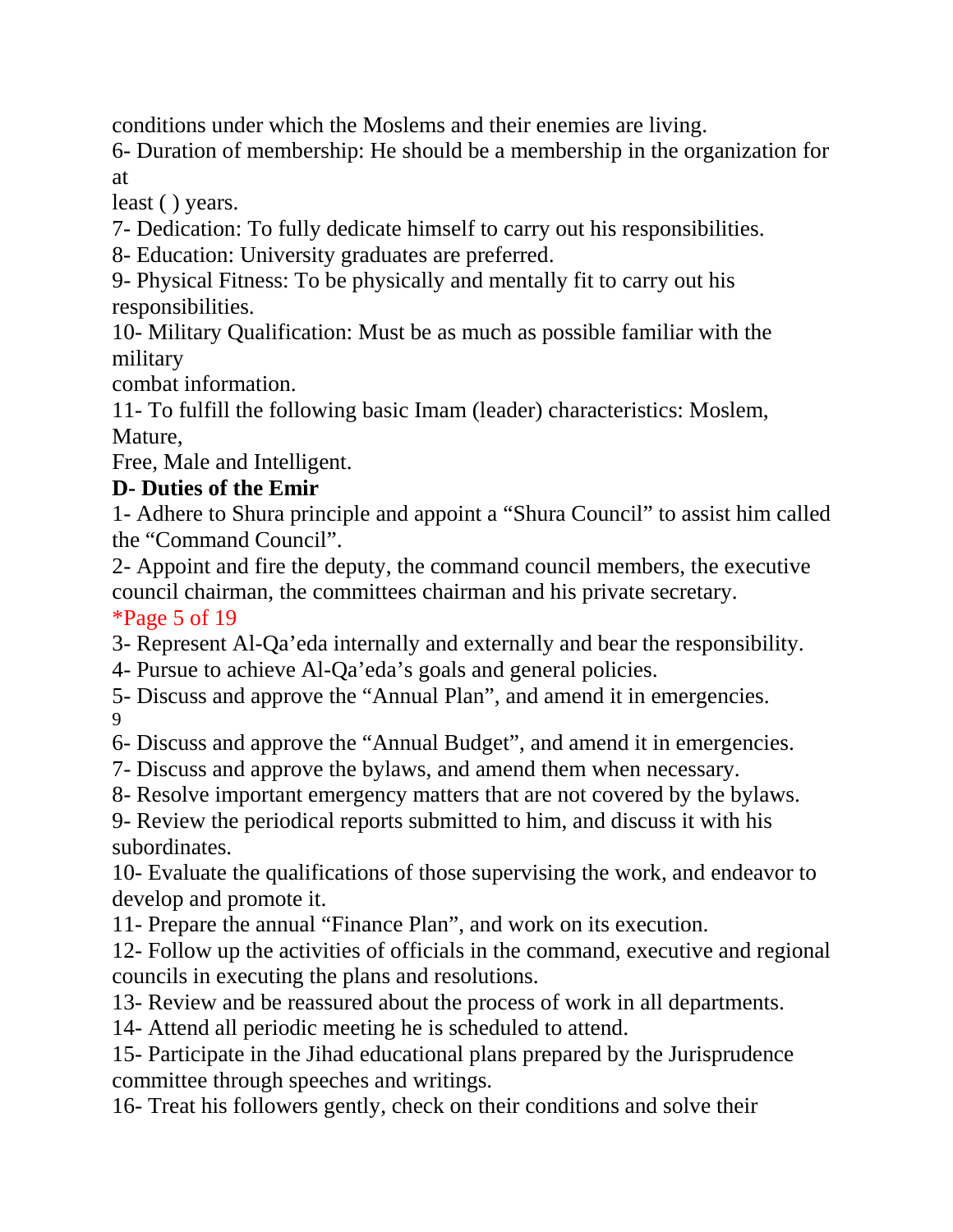problems.

17- Take the allegiance from his followers in Al-Qa'eda.

## **The Emir's Deputy:**

His characteristics should be the same as the Emir or close to it. His authorities and duties depend on what the Emir authorizes him to do.

## **E- The Secretary**

Appointed by the Emir to organize his appointments and foreign relations, and prepare his work schedules, maintain his files and accompanies the Emir wherever he goes. He has no access to work secrets.

### **2-The Command Council**

A- The Internal Organizational:

1- The internal organization generalities previously mentioned in the fundamentals apply to the council.

2- Number of council members: Not to exceed ten, and not less than seven including the Emir and his deputy.

3- Appointing and firing the members: Carried out by the Emir and his deputy. 10

4- Convening of ordinary sessions: The council regular sessions will convene monthly.

5- Decision Making: Issues are raised according to the agenda for full discussion,

and the chairman will reach a decision. He has the right if when unsure to refer the matter for a vote of the majority and his vote will be the tie-breaker.

6- Loss of membership: Loss of membership in the 'Command Council' is caused by the members being absent two consecutive sessions, without an acceptable excuse by the chairman.

7- The Council Term: The councils' term is one year, after which the council is dissolved and the Emir has to form a new council. There is no objection to partially or totally appoint the previous council members in the new one. \*Page 6 of 19

8: The Council Chairman: The Chairman is the Emir when present or his Deputy

in his absence. The Emir has the right to delegate someone else to chair the council when present, and empowers him with some or all of the chairman's authorities. The Chairman is obliged to carryout the following:

A- Manage and control the sessions.

B- Follow up on the execution of decisions.

C- Approve or amend the secretary's agenda for the session.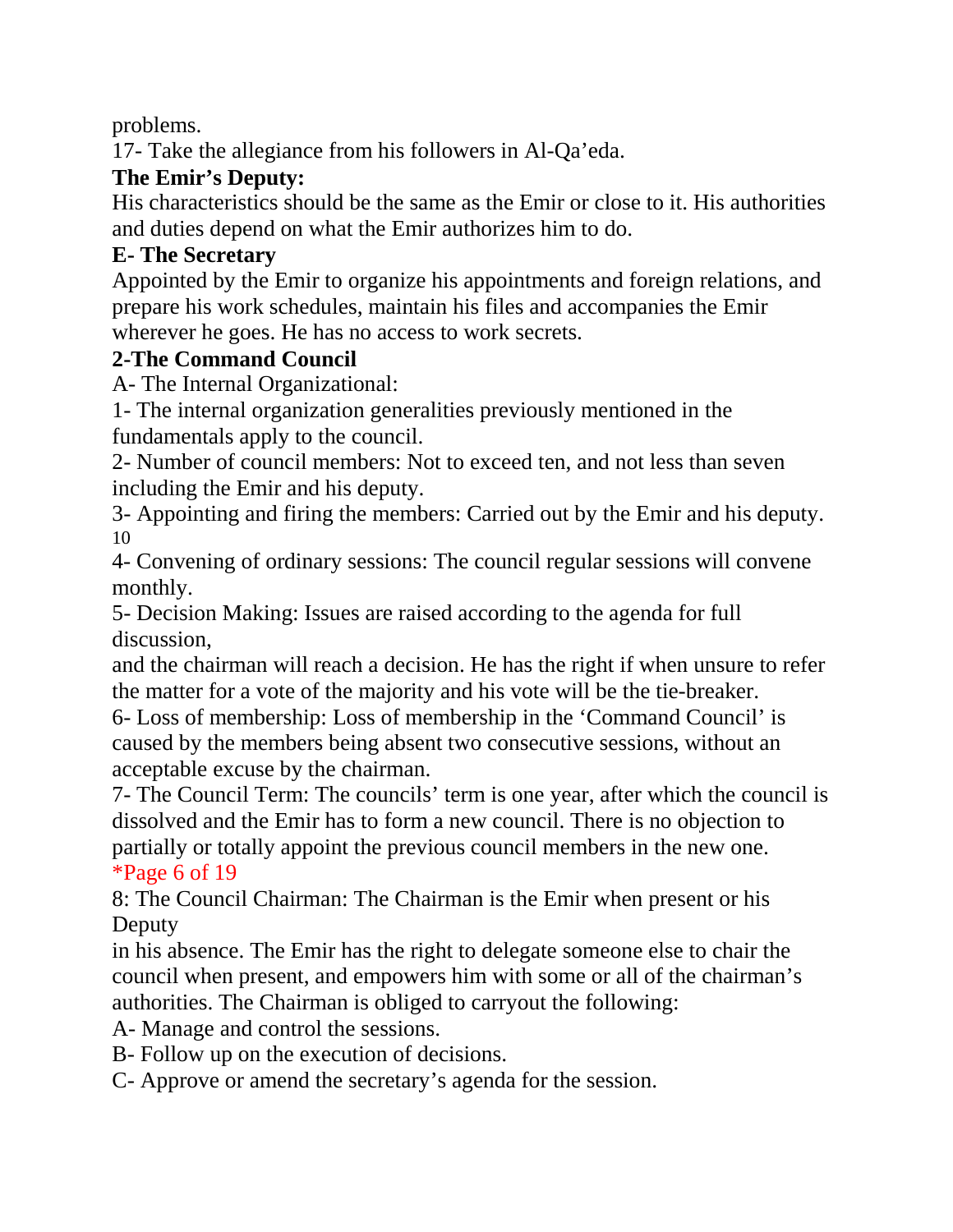D- Make a decision on the Agenda's listed issues, after their being discussed and

debated.

E- Supervise the secretary's work.

9- The Council Secretary

The council has a permanent secretary from the council members selected by the

chairman to carryout the following:

A- Records the sessions' minutes.

B- Receives suggestions from members for discussion during the sessions.

C- Prepare the sessions agenda.

d- Inform the members of the sessions schedules and deliver to them the agendas

at least (2) days prior to the regular sessions, and (1) day prior to the emergency sessions.

11

E- Distribute the sessions' decisions to council members.

F- Take a roll call; and follow up on absence excuses and submit it to the chairman for review.

G- Submit the members' requests to hold emergency sessions to the chairman or his deputy after making sure they meet the conditions of emergency sessions.

B- Council Member Characteristics:

1- Must be a member of Al-Qa'eda and fully aware of its state of affairs.

2- Must have sufficient Jihad (fighting) experience.

3- Must be capable and suitable for membership in respect to his level of education and practical experience.

4- Must have opinions, initiate discussions and be active during council sessions,

and be able to keep secrets.

5- It is preferred that he be married and at least 25 years old.

C- Command Council Authority:

A-Definition of the Command Council:

Is a council chosen by the Emir for consultation; and responsible for matters of planning and follow up of the entire operation, and works hard to advise the Emir

and correct his decisions to attain the operation goals and policy. The council is considered the highest authority after the Emir and his deputy.

B- The Council Authority:

1- Approves and amends the operation objectives and general policy.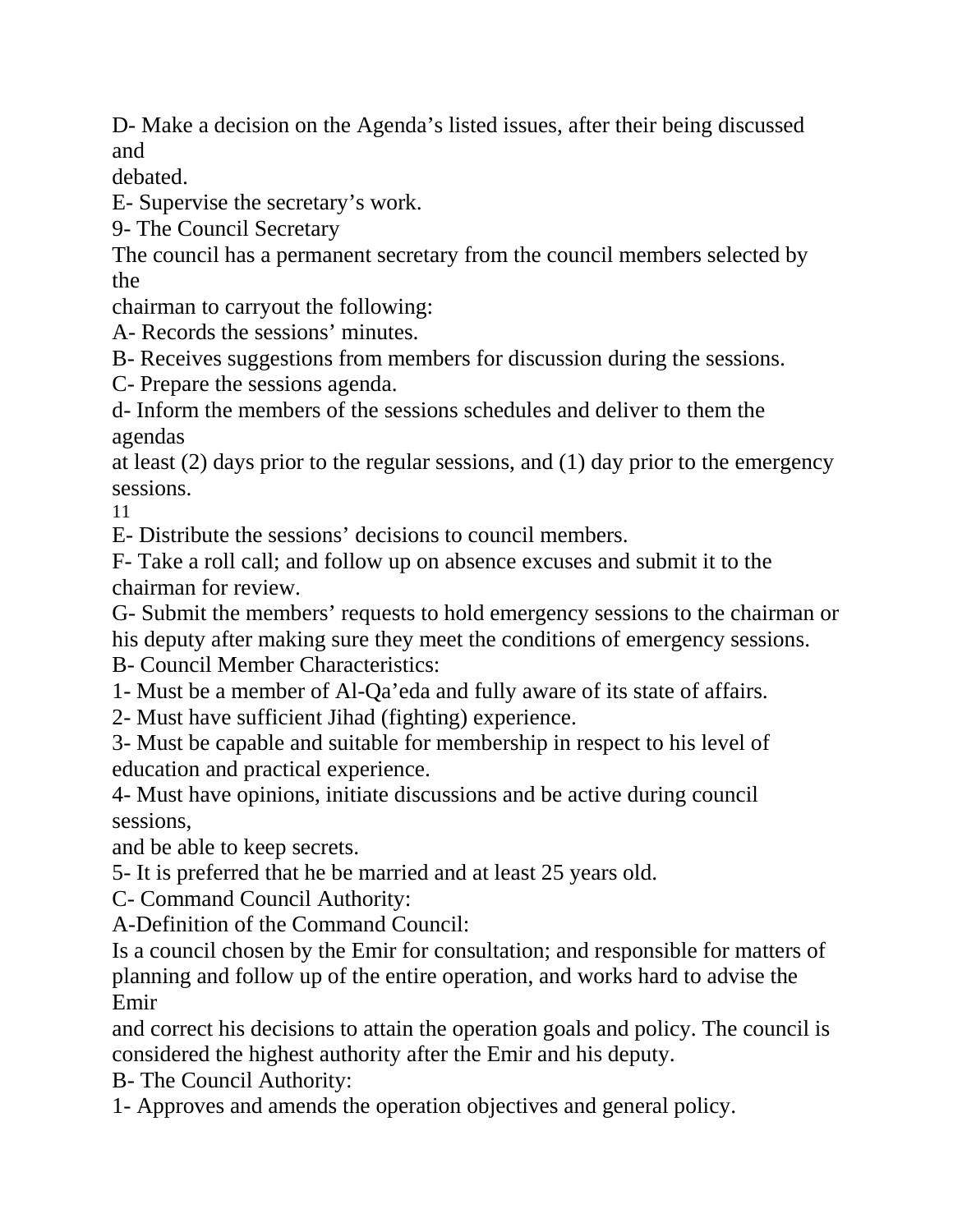2- Discusses and amends the bylaws and submit it to the Emir for approval or amendment.

3- Discusses and prepares the operation annual plan and the necessary budget for

it, and submits it to the Emir for approval or amendment.

4- Appoints commissions or individuals to follow up on the work of committees.

5- Suggests the nomination or dismissal of council members and submits it to the

Emir.

6- Dissolves the old committees, or merges them together or creates new ones. \*Page 7 of 19

7- Deposes of the Emir if he deviates from adhering to the Islamic laws in such a

way that warrants this action, or when he loses his competence, and choses a new

Emir.

12

8- Selects a new Emir in the event the Emir and his deputy die or are captured together, and there is no hope for their liberation.

9- Pledge allegiance to the Deputy Emir and elect him as Emir in the event that the Emir dies or is captured and there is no hope for his liberation.

10- Select a new second deputy for the Emir to carryout his functions in the event

they were both captured and there is no hope for their liberation.

11- Questions the Emir when he violates the objectives and the general policy; discuss the matter with him to either approve or reject his action with the council

majority.

12- Prepares the monthly reports about the operation in general and submit it to the Emir.

### **3- The External Relations Branch:**

Part of the Command Council, and responsible for following up on the external relations operations concerning the Regional Council, call to convene its meetings and prepare for it, and maintain contact with its members, visit them and meet with them or their representatives. It is proposed the Branch be composed of three part-time people (the requirements and their qualifications to be discussed with the brothers who have previous experience in this type of work.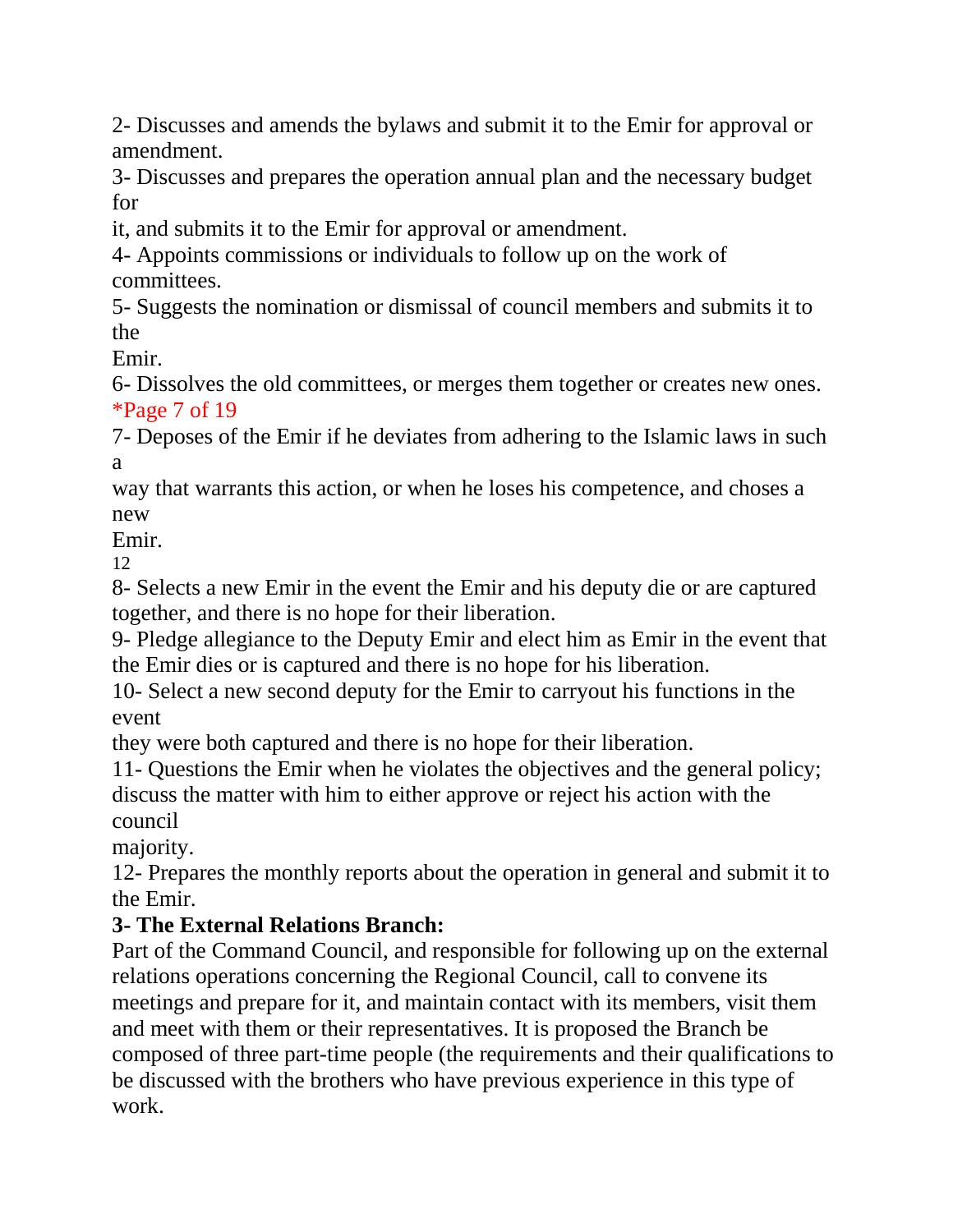The branch after the appointment of its personnel requests the formulation of a bylaw and an operation program).

4- The nature of this council was reviewed and opinions were similar in labeling it as "nominal" with no defined function. The Council is to have a committee chairman and a separate operational plan supervised by the command council. There is no common denominator factor between the committees to call them for

periodic sessions except for general guidelines and operational coordination which usually called for when necessary by the council chairman. Thus, in this council, the importance of defining the conditions, characteristics, responsibilities

and authorities of the chairman emerges, and I propose that it be discussed in the

next session God willing.

5- The Regional Council:

The nature of this council is similar to that of the Executive Council, because there is no common denominator between its members due to their different localities and problems. On the other hand, they all have one common destiny being the need to know the conditions of the Muslim world and Jihad in general. Also, their need for a unified educational curriculum, coordinated military 13

programs and well studied political positions, etc. To achieve these common goals, the regional council session convenes.

For these considerations (especially for considering the security factor) we propose the council convenes annually. It is possible to benefit from the council sessions to discuss the problems of the various regions privately with the Emir. With the above in mind, we understand now the necessity to discuss the council's

bylaws or its authority.

### **The Executive Council Chairman Characteristics, Conditions and Responsibilities:**

First: Characteristics and Conditions:

1- Must be a member of the Command Council.

2- Must be devoted full-time for this position, without any other responsibilities in Al-Qa'eda except when urgent, and should work diligently to remove them.

3- Must be a successful administrator, organized and keeps his appointments.

4- Must be easy going, accepts to look into problems, understand them, and attempt to solve them. The Executive Council is a field of operation with numerous problems.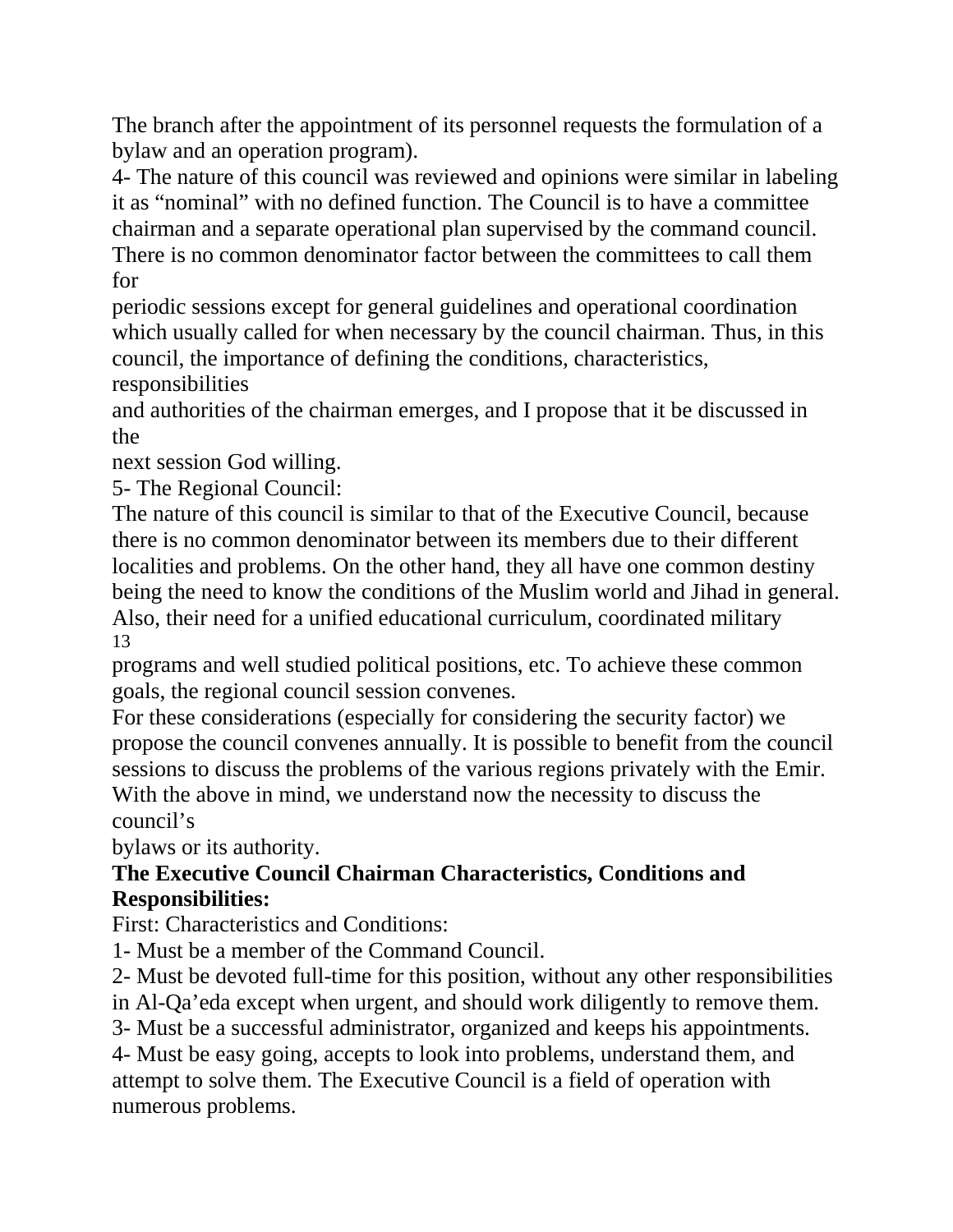\*Page 8 of 19

5- Must be physically fit to be able to perform his duties exceptionally.

6- Must possess enough general knowledge to qualify him from understanding the specialties of other committees in order to solve their problems and develop and progress their work.

7- Must reside in the city where the council is located.

Second: Duties and Authority

1- Take all measures, judgments and decisions to develop and progress the work accordance to the plan after consulting with the concerned committee chairman.

2- Follow up, call to account, punish and reward the committee chairmen.

3- Submit monthly reports about all committees' operations to the Command Council.

4- Hold periodic bi-weekly one-on-one meetings with committee chairmen.

5- Whenever necessary, hold group meetings with committee chairmen.

6- Conduct the necessary field visits to ensure that work is proceeding properly.

7- He has the right to review all sections of operations in committees under him. 14

Financial Policy

A- Bank Accounts:

1- The bank accounts should be in the name of the Emir, his deputy, the finance manager and another one or two persons picked by the Emir from the command council.

2- There should be only one dollar account and if increased for security reasons, we see no need for more than two in any case; one of them will be for the regional Directorates expenditures.

3- The Rupee accounts can be more than one account as necessary (register the individual authorized to open it after consulting the Emir). These accounts are: A- One account for the Executive council.

B- The Supreme Emirate account (to cover regional directorates expenses and other matters the Emirate decides it is not included in the bylaws.)

C- An account for the Economic Committee.

B- Expenditure controls:

First: Expenditures of the Executive Committees Account

1- Fixed Budgets:

Every committee has a fixed budget approved by the Emir after it is discussed between the related committee chairman and the Regulation Committee. The expenditure must never exceed the approved budget regardless of the circumstances. These budgets can be periodically drawn on by the accounting departments (after being approved by the executive council chairman).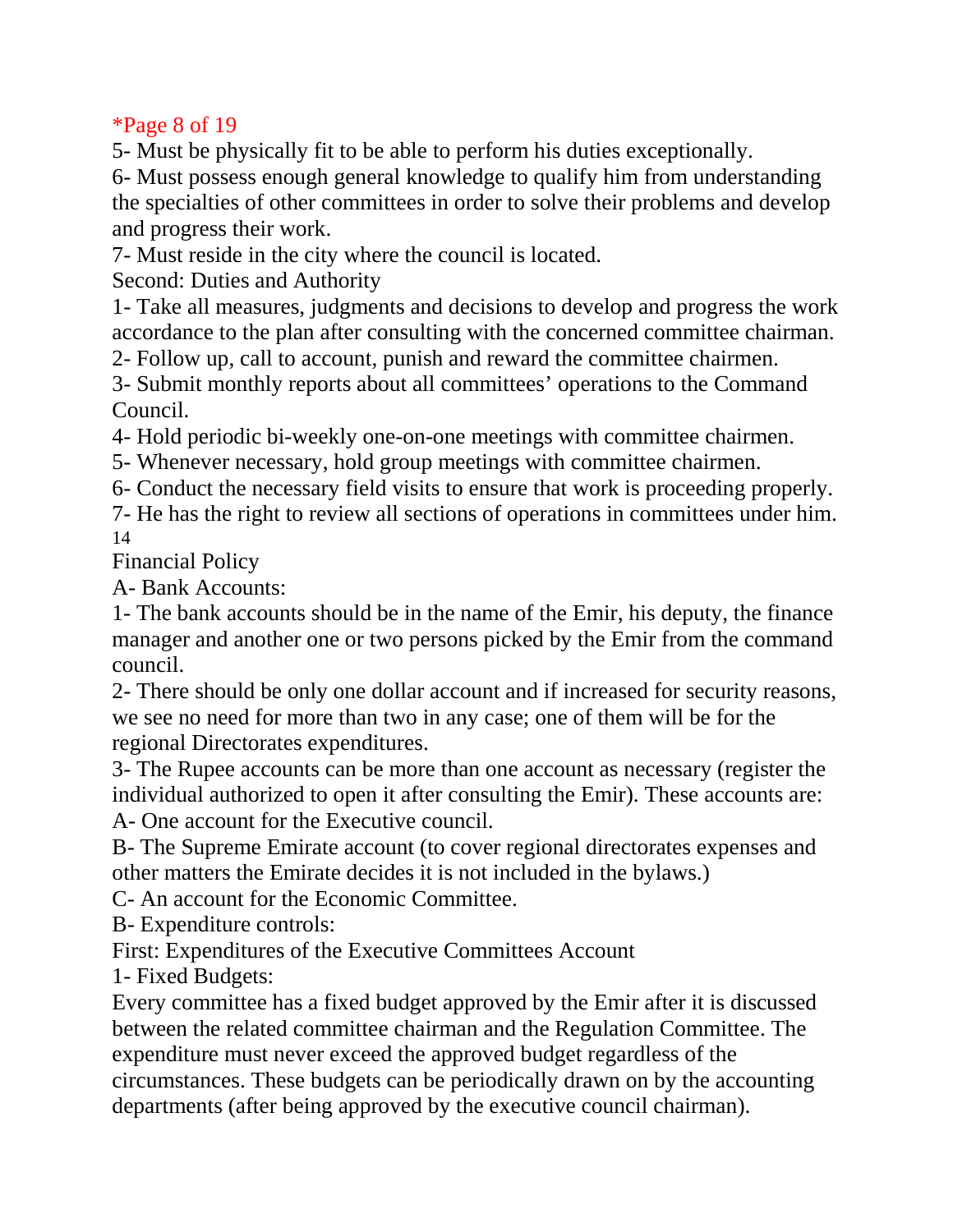2- Unexpected Expenses

A percentage of the total fixed budgets is approved for the committees as a reserve fund to cover unexpected expenses or which exceeds the authority of the person in charge. We propose that this percentage be one quarter, and the expenditure be approved by the executive committee chairman.

3- The executive committee chairman has the authority to issue a one time (within the term of the previous reserve clause) rewards and non-monitory incentives to members of the council and committees not to exceed five thousand

Rupees.

4- Anything else outside the approved annual plan is covered from the account of

the Supreme Emirate.

15

### \*Page 9 of 19

5- To avoid budgetary confusion; it is forbidden to borrow from the account of the executive committees.

6- The committee chairman is permitted to spend wisely from the budget allocated to the committee on the approved budget items. We propose a maximum limit to be spent by each committee chairman not to be exceeded even

once.

7- The committee chairman is permitted to issue a maximum of (2,000) Rupees each time cash rewards and incentives for his committee members within the limits of the committee budget.

Second: Expenditures of the Regional Council and the Top Administration This includes two parts:

A- Those related to budgets of fixed regional areas: Expenditures are periodically

paid by 'External Relations' branch (after the budget is approved by the Emir or his deputy) with two signatures of the committee members. Borrowing from other budgets is absolutely not permitted under any circumstances.

B- What decided by the Emir or his deputy as exceptions to the fixed budgets and

considered private expenses are paid with one of their signatures as rewards and incentives.

Third: The Account of the 'Economic Committee'

1- The budget for the projects chosen by the Emir and the executive committee chairman are approved.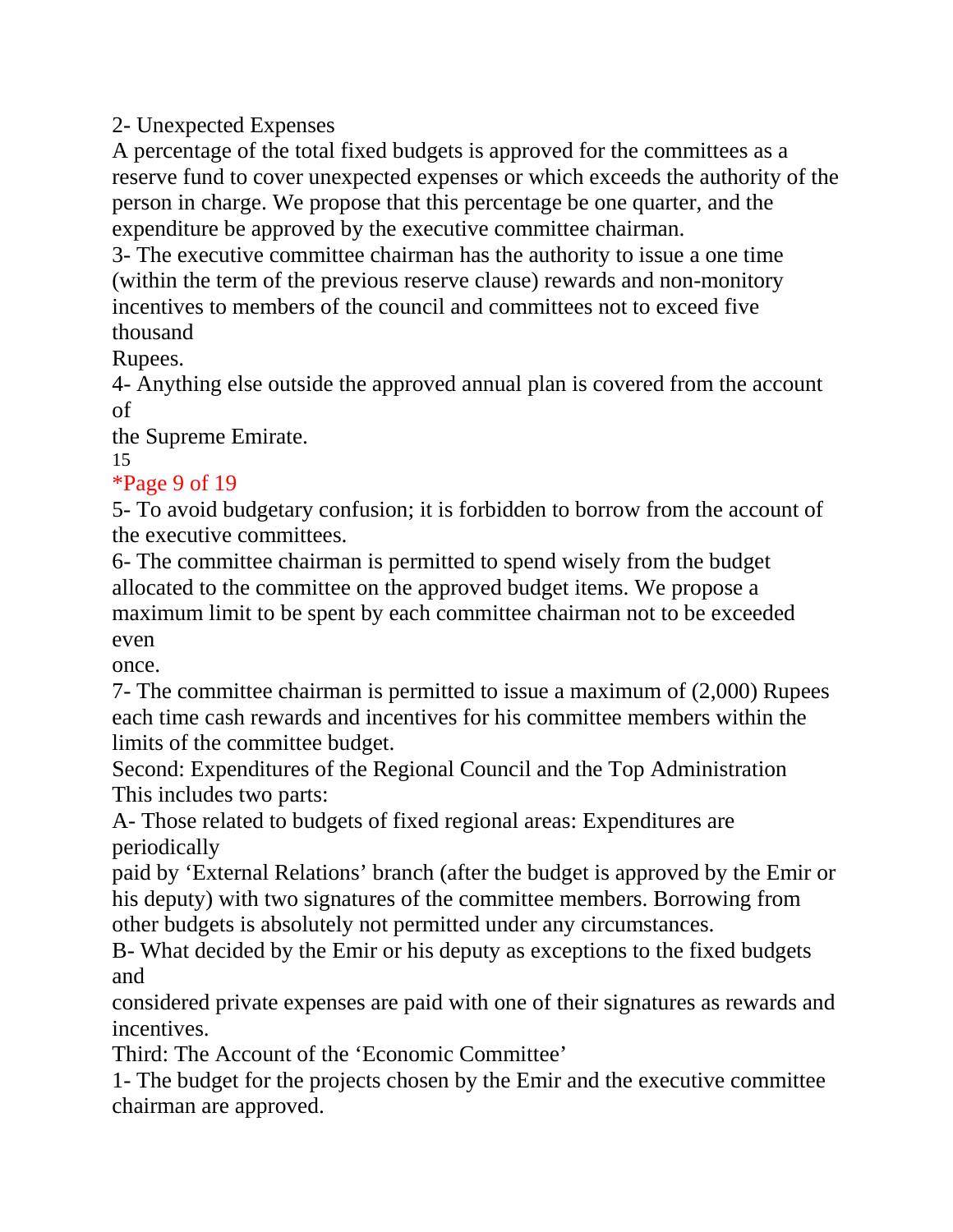2- The approved projects expenses are on this account with two signatures from the economic committee, one of them must be the chairman.

Fourth: Salaries

The principle of sufficiency is approved with the following details: A- Bachelors:

Authorize for them a basic monthly salary of 1,000 Rupees.

B- Married individuals:

1- Authorize for them a basic monthly salary of 6,500 Rupees.

2- The sum of 300 Rupees is added per child.

16

3- Add the sum of 700 Rupees per wife in case of multi-wives.

4- Approve a 10% annual increment of the basic salary for cost of living increase.

5- Specialized technical personnel (members or contractors): The origin is to deal

with them on the basis of sufficiency according to the regulations in the above two paragraphs. If this is undoable, then approve their salaries as per the individual agreement with each one of them on the condition it is approved by the

Emir or his deputy.

Fifth: The Financial Aspects in contracting with the (movement) Members: 1- Salaries

The contract should include the member's rights as per his condition and within the regulations of the previous paragraph.

2- Tickets

A- The married man whose family is in his own country will be treated like a bachelor in respect to salary but will be given an air ticket home annually.

B- The bachelor will be giving an air ticket after 1 ½ years.

C- The married man accompanied by his family, will be given air tickets for him,

wife and children every two years.

D- Those entitled for tickets can use them to travel, or to bring their relatives, or transfer them to tickets to perform hajj or mini hajj (Omrah); conditional that their value does not exceed that of the original tickets.

\*Page 10 of 19

E- The brother can not cash the value of the ticket in case travel is not possible, or transfer it as in previous paragraph.

F- The Emir and or his deputy have the right to postpone issuing the tickets for a common interest they realize.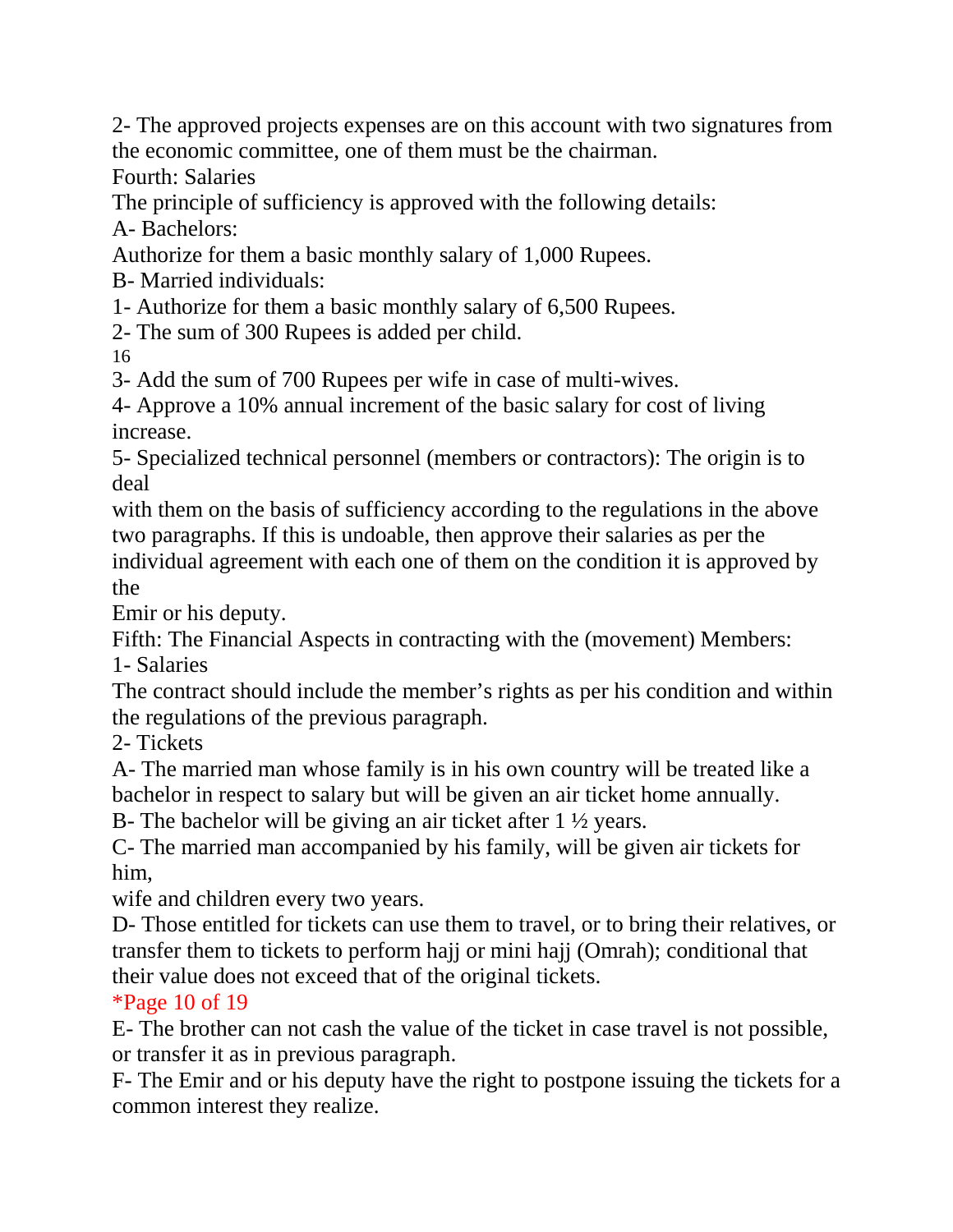G- Tickets are issued by the accounting section, from a special budget item for it.

3- Medical Benefits

A- All (Al-Qa'eda) members can visit the medical staff and obtain medicine free

of charge.

17

B- In the event the treatment is unfeasible and medicine is unavailable in Al-Qa'eda warehouse, the member will be paid the costs if more than (100) Rupees,

conditional the treatment takes place in Peshawar.

C- In the event Al-Qa'eda designated doctor recommends treatment outside Peshawar, then the cost of treatment and medicine will be covered. This has to be

approved by the administrative committee, or executive committee chairman, or deputy Emir or the Emir himself (by this position sequential order). 4- Loans

When needed, the administration can grant the following loans:

A- Rental Loan: The security deposit and the advanced rental payment not exceeding 10,000 Pakistani Rupee. The security deposit is collected over one year, and a one month rent is deducted annually.

B- General Loans: The administration grants a general loan for urgent need not to

exceed (10,000) Rupees. The loan is deducted from salary over one year period. C- The previously mentioned loans are handed by the administrative committee chairman after the written approval of the immediate supervisor.

5- Cost of Furniture:

The approved married member is guaranteed 20,000 Rupees to purchase furniture, on the condition that he submits a list of the purchased furniture attached with a receipt. The furniture will remain in his care as long as he is a member of the organization, and the furniture will be returned as is, in the eventuality he is for any reason transferred. This amount is paid the same way as

other loans are.

6- Hardships:

The administration helps the brother members in their hardships after confirming

it, according to the officials' authority within the organizational structure. Anything exceeds this authority, it should be referred to the deputy Emir, if not,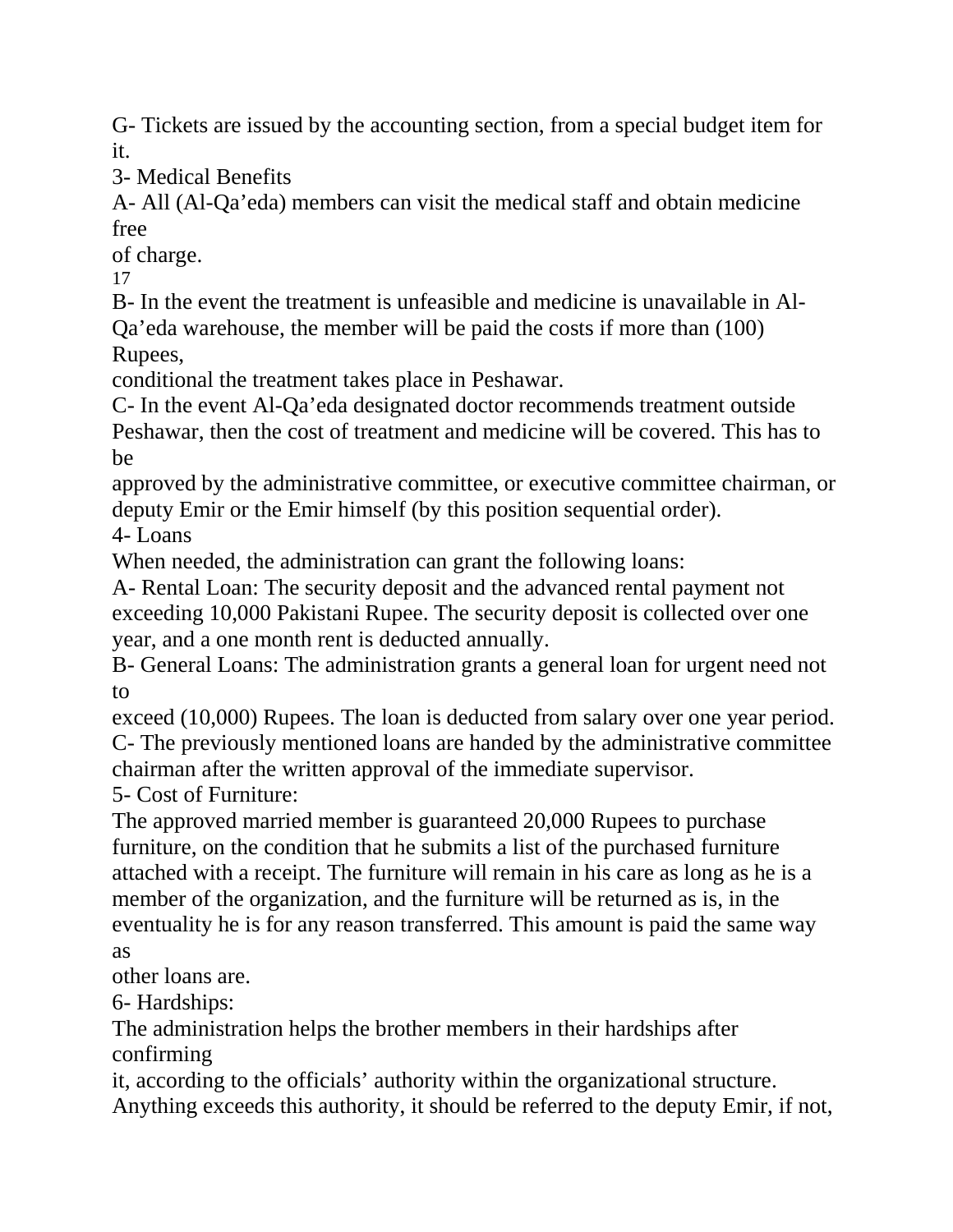then to the Emir him personally.

7- The Disabled:

The administration strives to help those who were disabled during work or on the

frontline either by rehabilitating them to be skillful at some type of work necessary for the administration plan and employ them in it; or if that is not 18

possible, they are paid a one time compensation sufficient to enable him to perform some type of job. Afterwards, he and his family are sent back home. 8- Vacations:

A- For those who work in Peshawar, they are entitled for Fridays, the two holy feasts (TC: Al-Adha [during the pilgrimage month] & Al-Fatr [following the end

of the month of Ramadan]), and a one month annual leave to be enjoyed at the end of the eleventh month of work, as well sick leave not to exceed 15 days annually.

B- Those working in camps and in the frontlines:

Married: Enjoys a 7 day monthly vacation.

Single: Enjoys a 5 day monthly vacation

This in addition to the annual and sick leaves mentioned in the above paragraph. \*Page 11 of 19

C- If the vacation exceeds what is allowed, then, the relative salary will be withheld (prorated) except if those in responsible positions (in order of hierarchy)

approve a holiday extension.

9- Dismissal

If the administration dismissed any person, at least a one-month notice should be

given to the dismissed party. If the person is to be dismissed soonest possible, then he will be paid a one month additional compensation.

10- Payroll Hierarchy

A- Official payroll

- 1- Cook: 1,500 Rupee, Assistant cook: 1,300 Rupee
- 2- Driver: 1,400 Rupee
- 3- Houseboy: 1,300 Rupee

4- Clerk (with high school): 1,800 to 2,000 Rupee

B- For the above, an annual pay increase of 10% of the original salary is to take place.

C- In line with their authority, the responsible people within the different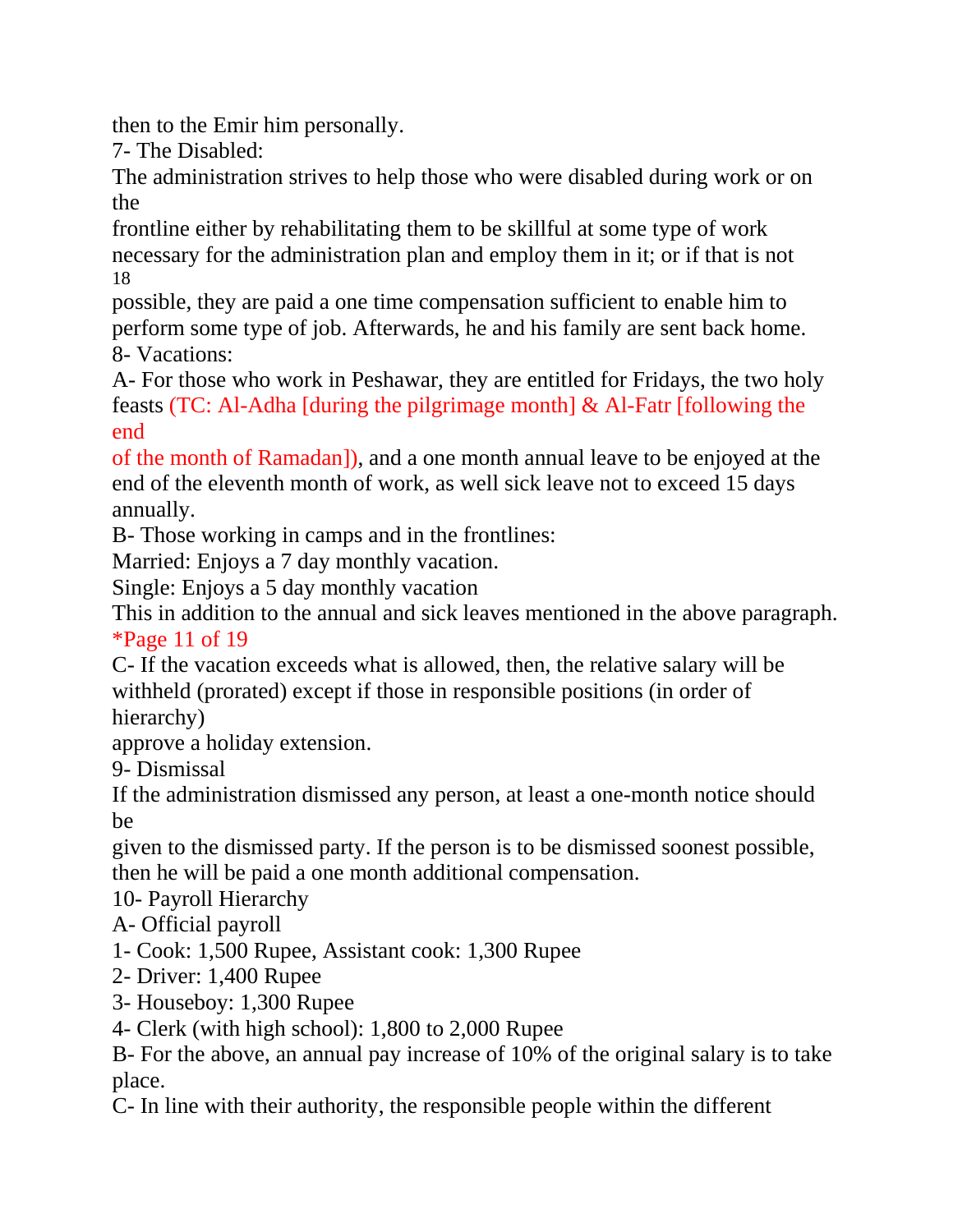departments are authorized to pay a bonus or a payment in the form of help to their workers.

D- The above mentioned terms of dismissal are applicable to the workers. 19

## \*Page 11 of 19

## **The Military Committee**

## Definition

An apparatus responsible for readying the Jihad youth, training them, prepare them for combat, and organize their Jihad participation in the battle fields. It is also responsible for developing the fighting capabilities and military technologies, as well as establishing the military programs and curriculums that are guided by Islamic laws and other aspects of preparation and combat.

## **The Objectives:**

General goals

- 1- Prepare, train and qualify the youth to be ready for Jihad and combat.
- 2- Organize and supervise for combat participation on the battlefields.
- 3- Prepare the military programs and curriculum.

4- Provide what is needed of military technologies for combat.

Special goals

- 1- Recruit personnel to join Al-Qa'eda organization
- 2- Promote the level of Al-Qa'eda personnel fighting capabibiliy.
- 3- Develop Al-Qa'eda to become a production facility for training and fighting experiences; In other words, providing training and fighting personnel for the Islamic world.

## **The General Policy for the Committee (Guidelines):**

The Organizational Structure of the Military Committee:

- The Committee Chairman
- General Staff
- The Preparatory & Training Branch
- The Technical Branch
- The Combat Branch
- The Laboratory

20

- The Maintenance & Repair
- The Electronics
- The Branch manager
- The Shura (Consultative) Council
- The Military Council
- Camps (Personnel Services, Curriculum, Medical Services)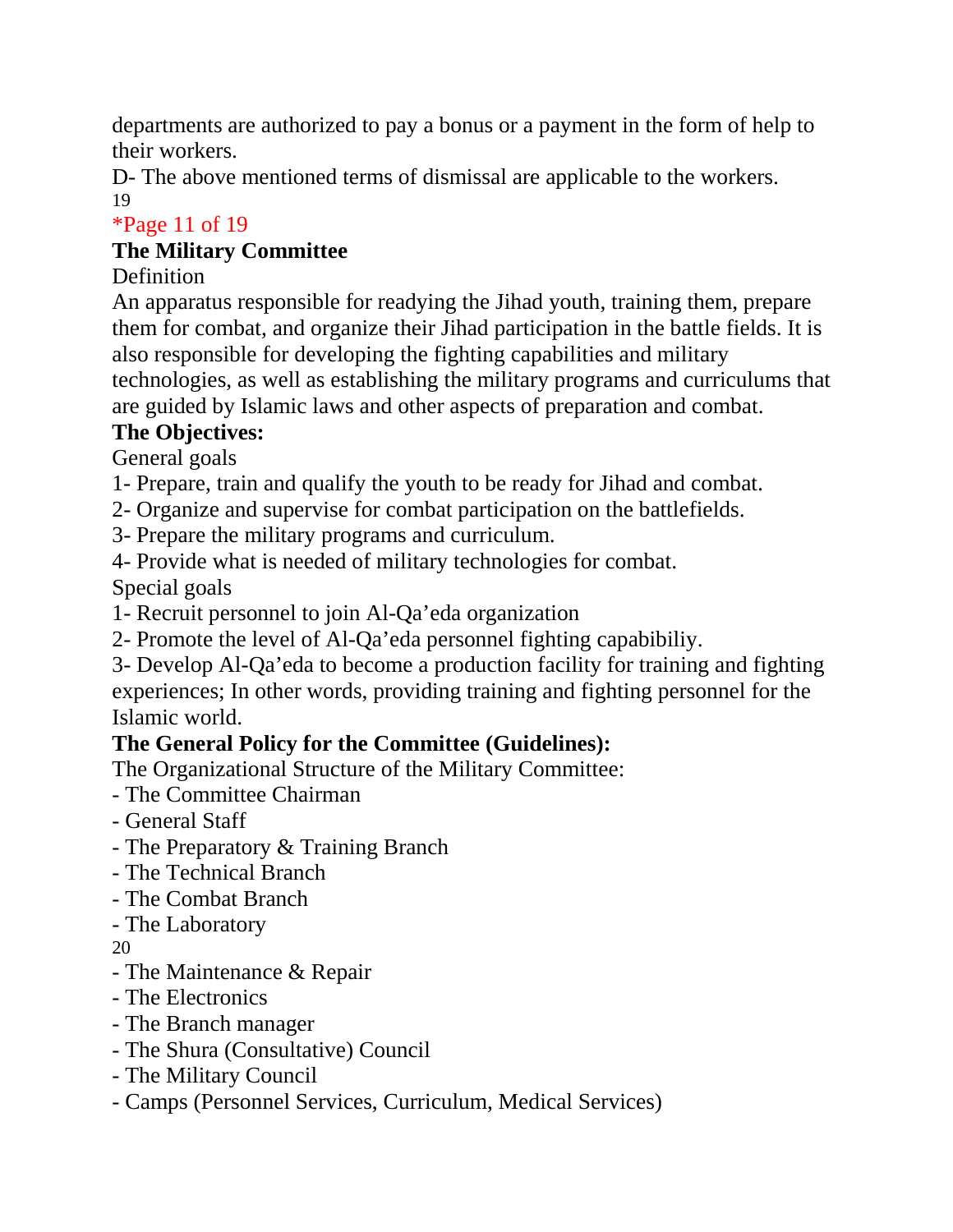- Frontlines (Personnel Services, Curriculum, Medical Services)

\*Page 12 of 19

## **The Military Committee Chairman**

Definition & Characteristics:

1- Must have sufficient religious-law knowledge.

2- Must be a member for at least three years and gained during it sufficient practical military experience at the frontlines and camps that qualifies him to hold

this position.

3- Must be in fit physically and mentally to a level that qualifies him to fully undertake this responsibility.

4- Must be at least 30 years old.

5- Must be a university graduate, preferably from a military academy.

6- It is preferred that he has ample military knowledge.

7- He must be wise, well balanced and disciplined.

Authorities & Duties:

1- Appoint and dismiss his deputy from the General Staff members.

2- Keep in contact with other committee chairmen to coordinate operations.

3- Follow up branch supervisors in executing the orders, and evaluate their work performance.

4- Attend the periodical and emergency sessions of the military committee and executive council.

5- Appoint and dismiss the branch supervisors.

6- Submit a monthly report about the committee activities to the executive council.

7- Submit the detailed transitional annual plans that are prepared in consultation with the general staff to the executive council.

21

8- Review the periodic reports submitted by the branch supervisors.

9- Submit the military committee annual plan that is prepared in consultation with the general staff to the executive council.

10- Prepare the military committee policy in consultation with the general staff, and submit it to the executive council.

# **The General Staff**

Definition:

It is a council chaired by the head of the military committee and is comprised of him and the branch supervisors and others from the committee members the chairman finds suitable for this purpose. The minimum number of members for this body is (4) and the maximum is (6); and should convene monthly.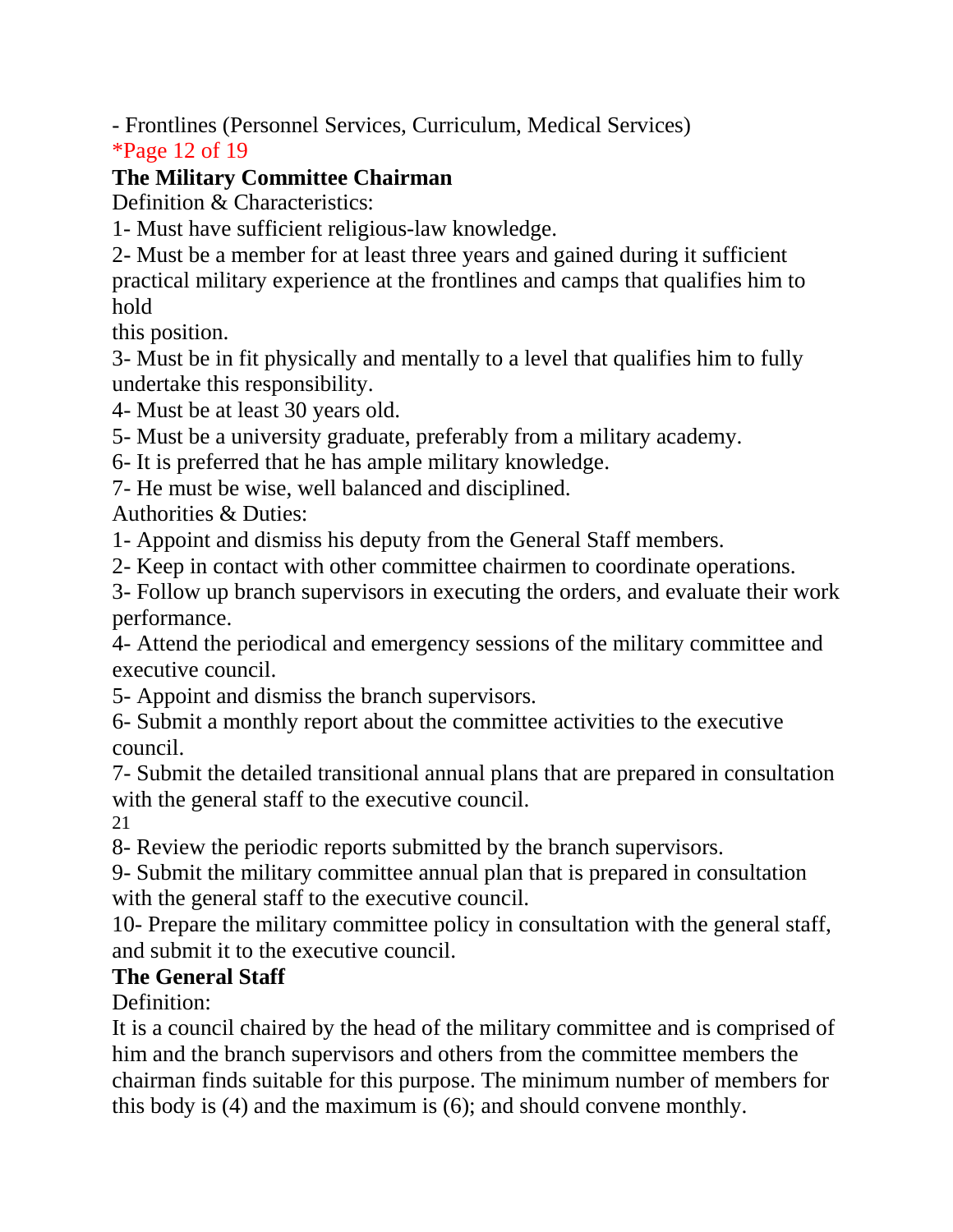Characteristics of the General Staff Member:

1- Must have spent at least two years in Jihad activities.

2- Must have sufficient religious-law knowledge that qualifies him to hold this position.

3- Must be at least 30 years old.

4- Must be a university graduate.

5- It is preferred that he has ample military knowledge.

6- He must be wise, well balanced and disciplined.

Duties of the General Staff

1- Establish the general policy of the military committee

2- Plan for the execution of the approved military policy.

3- Follow up policy execution at all branches.

4- Discuss all reports submitted to him and look into the various problems and seek solutions for them.

5- Appoint the camp leaders and battalion commanders.

6- Prepare the annual plan and the required budget.

7- Prepare and incorporate the detailed transitional military plans within the general plan.

22

### \*Page 13 of 19

### **Training Branch Supervisor:**

**Definition** 

An official appointed by the military committee chairman to prepare and supervises the execution of the training programs, and also to supervise the branch activities. He is a member in the general staff

Characteristics of the Training Branch supervisor:

Same as that required for the 'General Staff Member'. In addition, he should have spent a suitable period of time in training camps and gained sufficient experience that qualifies him to hold this position. Duties:

1- Execute the military committee policy concerning training as decided in the general staff meeting, and as per the orders of the military committee chairman.

2- Follow up on training activities in the camps; reward and punish those responsible.

3- Propose the military training programs and curriculum, and submit it to the general staff for approval.

4- Coordinate the activities of his branch with the combat branch in preparing the

number and quality of Mujahideen as decided by the general staff.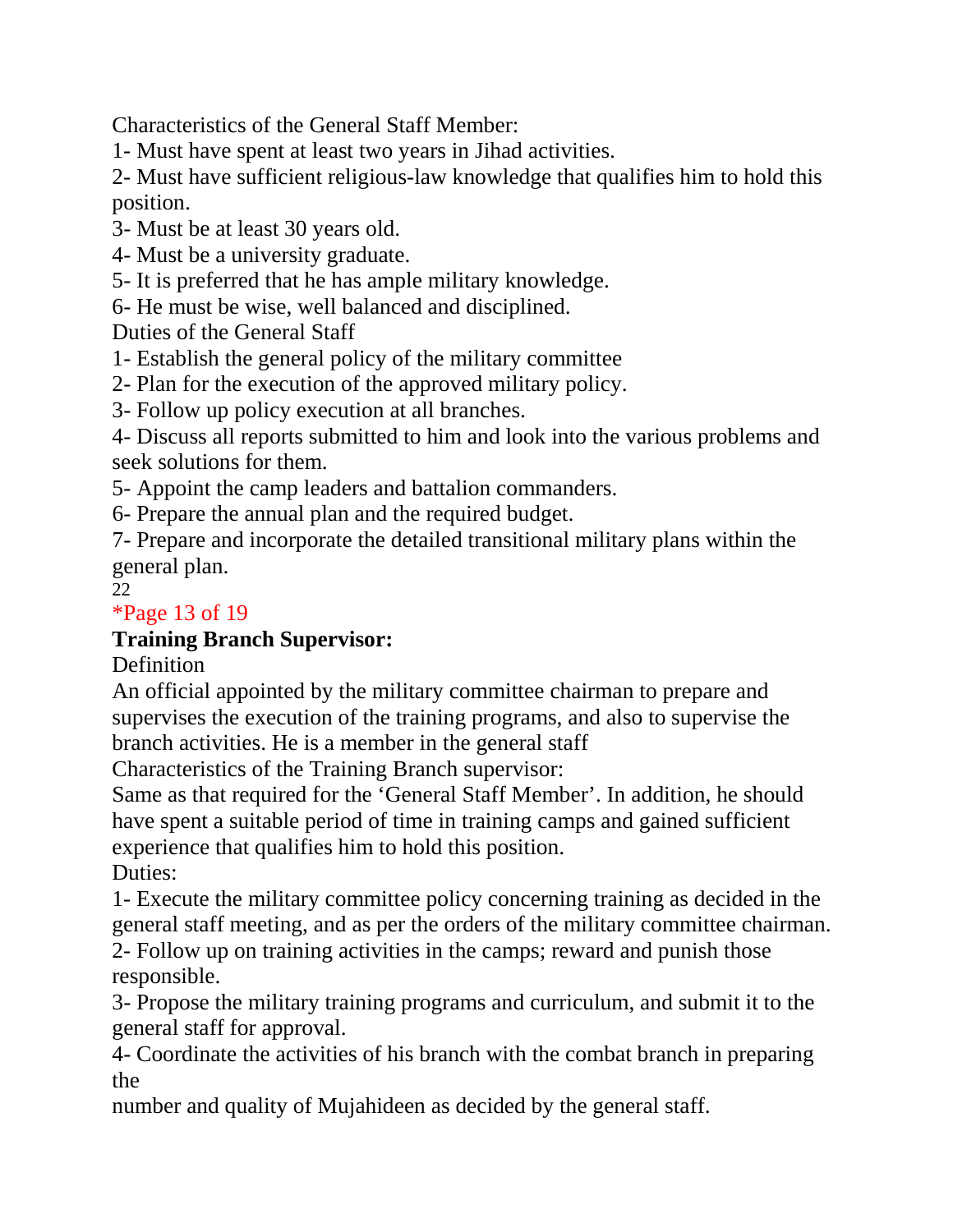Combat Branch Supervisor:

Definition:

An official appointed by the military committee chairman to prepare the military

plans and submit it to the general staff, and supervises its execution after approval; he also supervises the various branch activities. He is a member of the General Staff.

Characteristics of the Combat Branch Supervisor:

The same as that of the general staff member; in addition, he should have spent suitable time in the battlefront and gained sufficient combat experience that qualifies him to hold this position.

1- Must have spent at least two years in Jihad operations.

2- Must have sufficient religious-law knowledge.

3- Must be at least 25 years old.

23

4- Must be a high school graduate.

5- Must have adequate military science knowledge.

6- He must be wise, well balanced and disciplined.

## **Duties:**

1- Propose military plans for battle fronts and submit them to the general staff, and supervise its execution after approval.

2- Command the battle fronts and coordinate between the military battalions during battle.

3- Coordinate the combat branch activities with the training branch in all fields.

4- Monitor the Jihad hot spots and submit a feasibility study about them to the general staff.

In the name of Allah the merciful the compassionate

**The Security Committee:** Comprises of

The Committee Chairman

The Shura (Consultative) Council

Central Division:

- Information Execution
- Suspected Individuals Associations and Relationships

\*Page 14 of 19

- Computer -Camouflage
- Espionage & Infiltration

- Organizational activity security section – Country of Residence section and passports

- Documents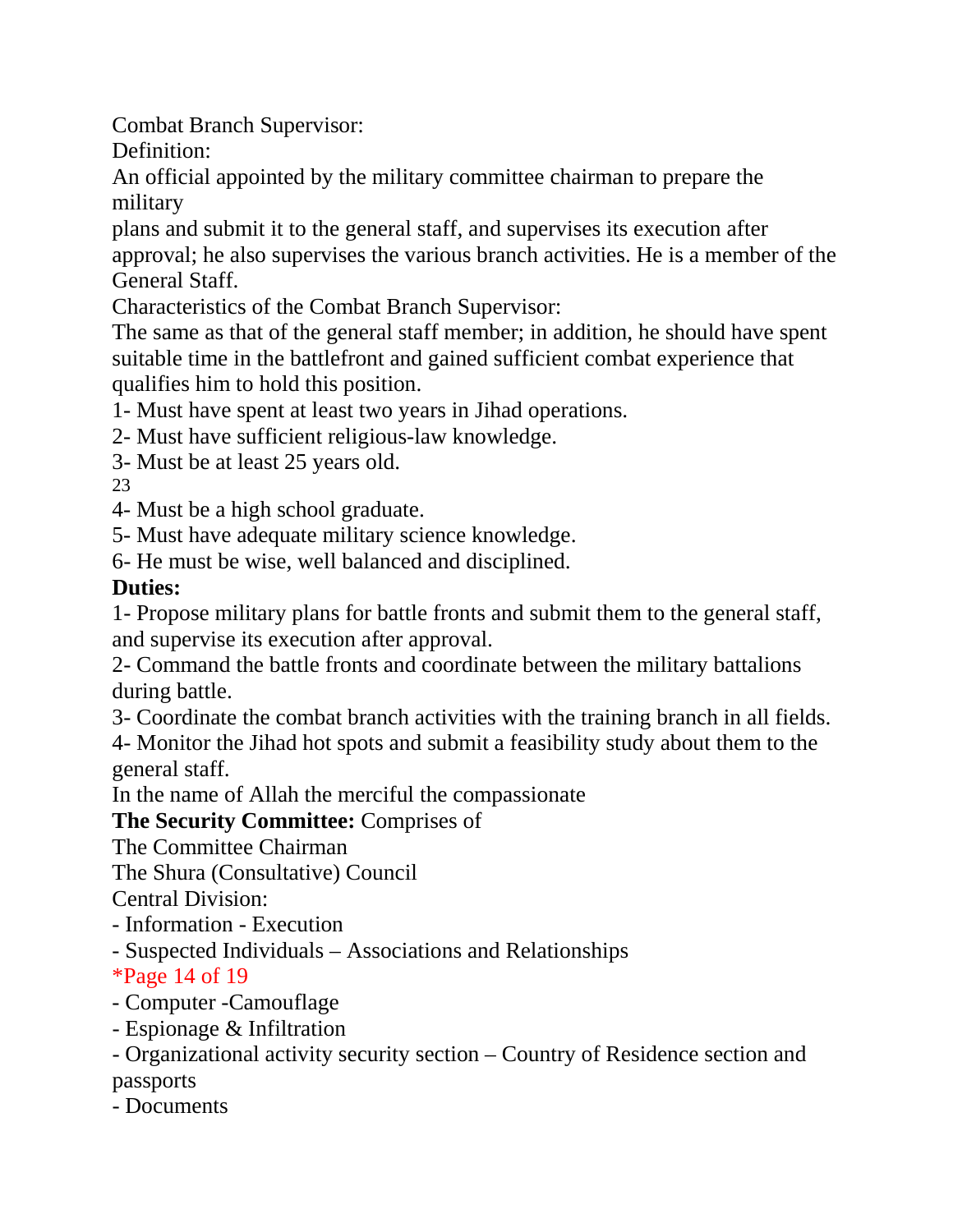- Installations

In the name of Allah the merciful the compassionate

Definition:

24

It is the Committee responsible for providing the necessary security for the operations, the leadership, installations and personnel; and collecting data required for the security operation, promoting the personnel feeling of security, and facilitating the administrative security procedures related to the host country in accordance with the legal laws and regulations.

The Committee Objectives:

1- Provide the required for the operation, the leadership, personnel and installations.

2- Promote the feeling of security within Al-Qa'eda personnel.

3- Facilitate the administrative security procedures related to the host country.

4- Collect the required information relating to the security operation.

The Operational Policy (guidelines):

First: All committee activities must be subjected to the legal guidelines. This is achieved by coordinating with the legal committee through both committee chairmen.

Second: Adhere to the most thorough background check on those working for the

committee, with the emphasis on their ideological and religious background. Third: In dangerous matters where interests and corruptions are intermingled, the

committee is relieved of its responsibility by turning it over to the general command to reach the proper decision concerning it.

Fourth: In order to maintain a smooth operation and to avoid any confrontation with the security regulations of the host country; do not violate any of these regulations that might lead to detention and its consequences.

### **Detailed Description of the Structure:**

The Committee Chairman:

Conditions and Characteristics:

1- Must have sufficient religious legal knowledge to enable him carry out his duties.

2- Must be a member in the organization for at least two years, during which he gained sufficient experience to enable him carryout his duties.

3- Must be mentally and physically fit at a level that enables him to fully carry out his responsibilities.

4- Must be at least 25 old.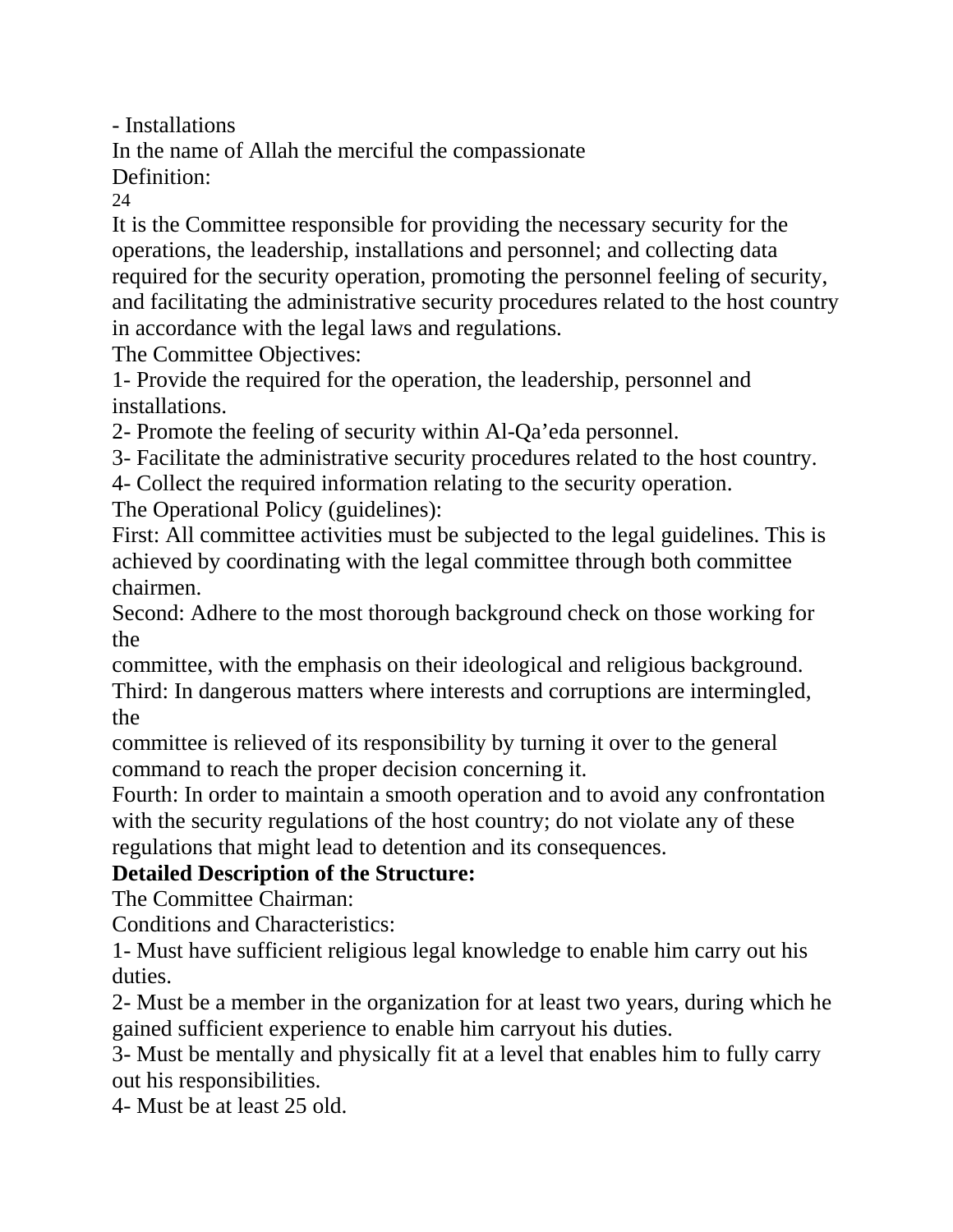25

5- Must have an acute sense for "security", smart, well balanced and spontaneous.

6- Must be a high school graduate, college graduate is preferred.

7- It is preferred if he is fluent in English.

8- Must be knowledgeable in his field of work.

9- Must have adequate general military knowledge.

10- Must be known as trust worthy and can keep secrets.

### \*Page 15 of 19

Chairman Authorities and Duties:

1- Appoint and dismiss his deputy from the Shura (Consultative) council members and section heads.

2- Contact other committee chairmen to coordinate operations.

3- Review the periodic reports submitted to him and discuss them with the Shura

(Consultative) Council.

4- Supervise the section heads work in executing decisions, and evaluate their performance.

5- Attend the periodical and emergency meetings.

6- Appoint and dismiss the committee sections heads.

7- Submit a weekly report containing his committee activities to the executive council chairman.

8- Review and be reassured about the progress of the committee activities according to the approved plan.

9- Prepare a comprehensive plan to evacuate any of the leadership personnel safely in emergency situations.

### **Bylaws**

### **First: The Shura (Consultative) Council**

1: The characteristics of the council member

A- Must be known as trustworthy and can keep secrets.

B- Must be a member in the organization for at least one year and a half, during which he gained practical experience to enable him carryout his duties.

C- Must have an acute sense for "security", smart, spontaneous and well balanced.

26

D- Must be skilled in firing light arms and have knowledge in using explosives.

E- Must have sufficient religious knowledge to enable him carry-out his duties.

F- Must be mentally and physically fit to be able to carry out his duties.

G- Must be at least 25 old.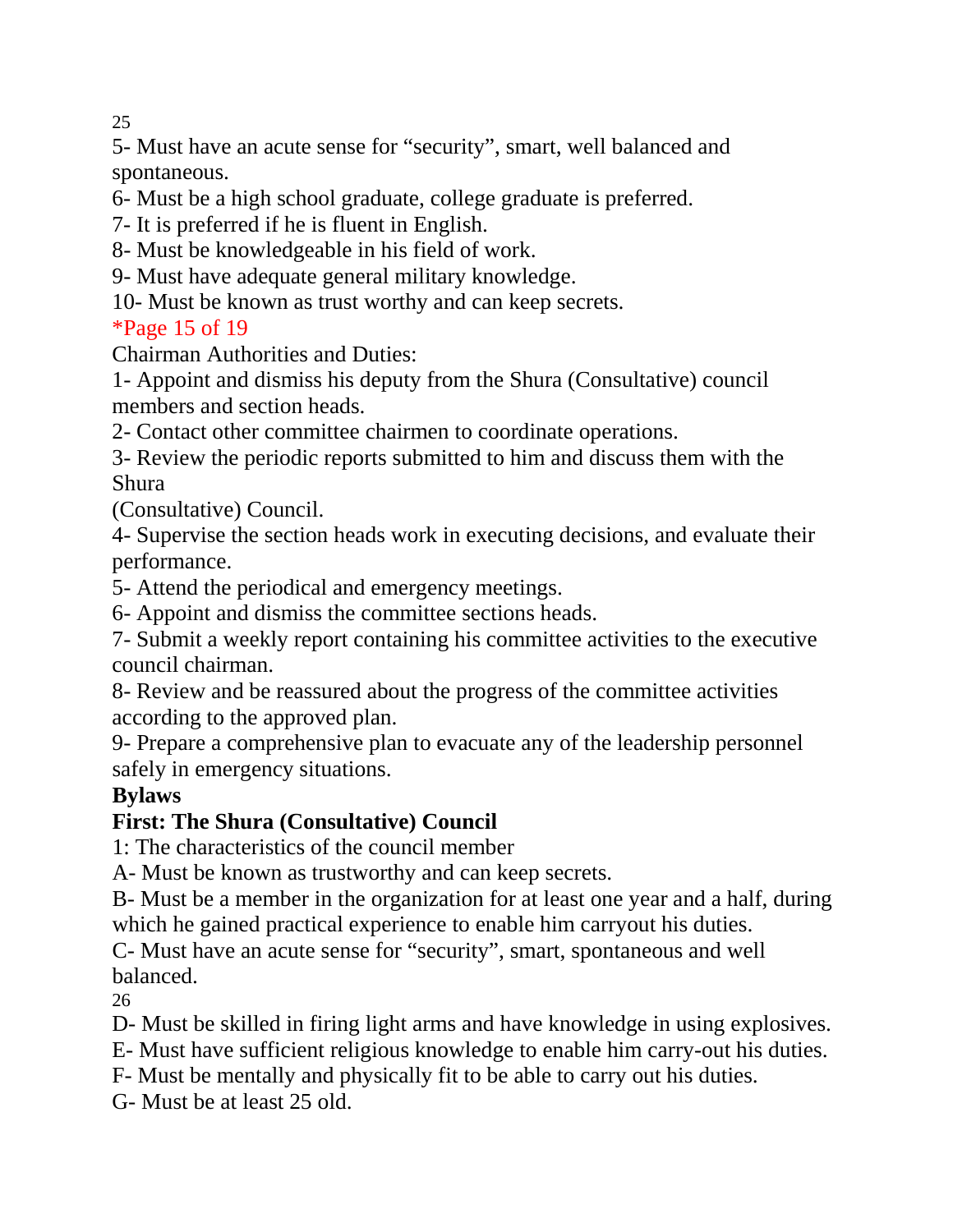H- Must be at least a high school graduate.

I- Must be knowledgeable in the security information concerning his work.

J- It is preference that he is fluent in English.

K- The top officer has the right to review and be reassured on all activities of subordinates under his responsibility.

L- The basis of our work is Jihad; we must maintain the Jihad spirit within all of those working with us, especially those away from military activities by linking them to the preparation and combat fields.

2- The Council's Bylaws:

A- The council is composed of four members: The chairman, and the heads of the

three sections.

B- The council meets weekly under normal conditions, or at the request of the committee chairman or the majority of the members in emergencies.

C- The council convenes legally in the presence of the majority of the members conditional that the chairman or his deputy is present.

D- The council sessions are convened in one of the committee's offices or in one

of the member's homes.

E- Secret balloting is adopted in evaluating personnel.

F- Only matters within the council's authority are discussed during its meetings.

G- Each member is issued a licensed hand gun to be carried only under work conditions.

H- A pledge is taken from each member not to reveal any secrets even after they sever their relations with the organization.

I- Requests and complaints are to follow the ranking sequence outlined in the organizational structure.

\*Page 16 of 19

J- If the grievance was against the immediate supervisor and the complaint failed

to reach the official next in rank; then the complainant is permitted to bypass his supervisor and go directly to the official above him.

27

3- The Councils' Authorities and Duties:

1- Discuss the sections weekly reports.

2- Review and discuss the problems occurring in the sections, find solutions and take the necessary decisions regarding it.

3- Review and discuss the private and serious problems that have direct affect on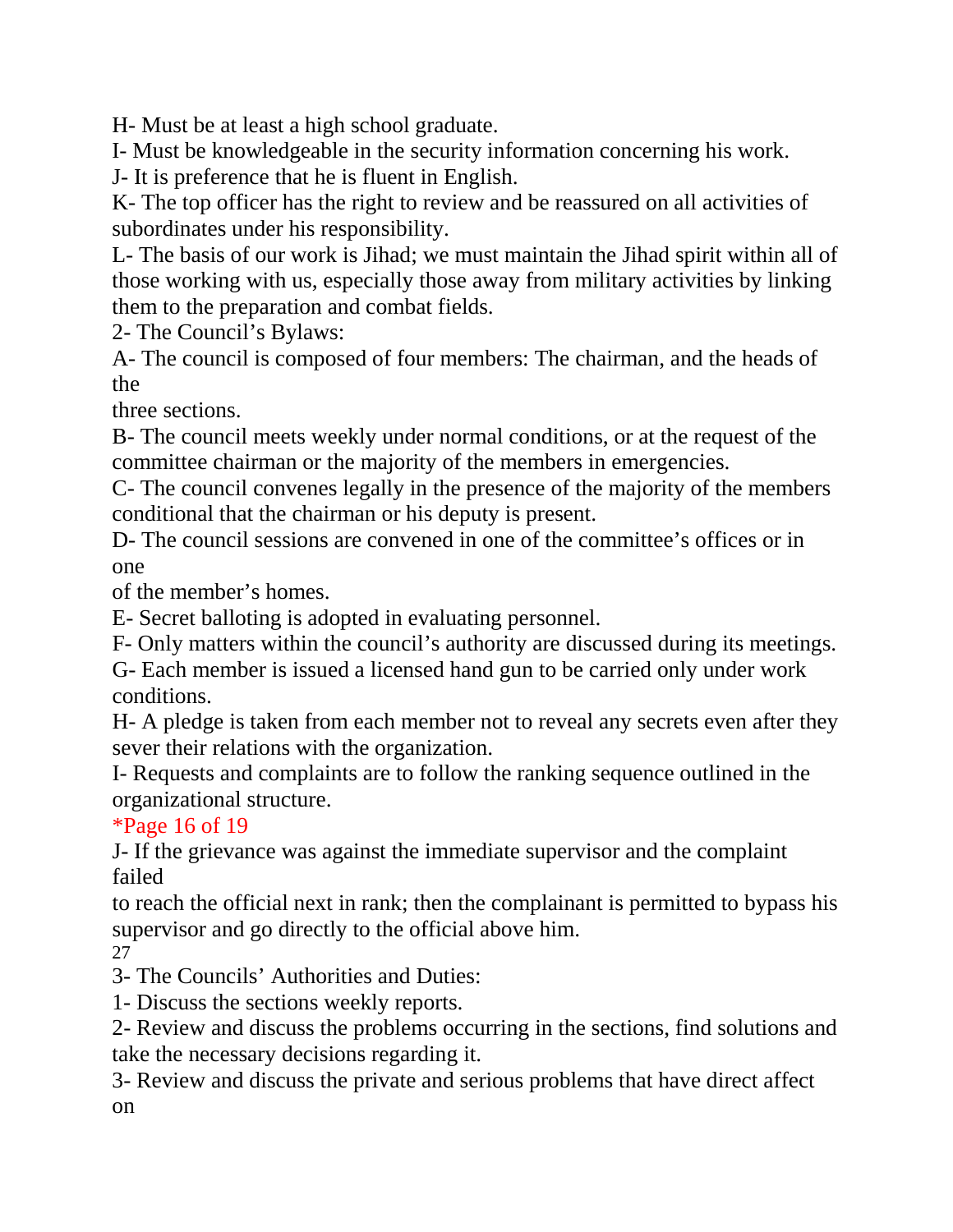the operation, and submit practical recommendations regarding it.

4- Punish, reward and bring to account those working for the committee.

5- Appoint and dismiss those working for the committee and transfer them into another location after consulting with the people in charge there.

6- Discuss and approve the committee's proposed annual plan and budget. The Central Section:

This is the largest sections of the committee; and it is subdivided into four parts: 1- Espionage and defensive penetration:

This includes uncovering the espionage and penetration operations by the enemy

inside the organization, and also uncovering the apparatus used by the enemy's agents, etc.

2- Spying, penetrating enemy defenses, agent recruitment and using available technologies in order to obtain as much as possible data about the enemy plans.

3- Monitor and follow up everything published in the media related to our work. 4- Archives: File all gathered data either on paper or computer.

**Second: Decision Execution Branch (issued from the Security Committee):** This branch is divided into the following sections:

A- Investigations

B- Imprisonment & torture

C- Coordination & relations: This section is responsible for coordination with security entities outside the organization after approval from the leadership (Emirate).

D- Documents.

The Organizational Work Security Section: Divided into two branches: First: Branch to provide guard detail for the organization leadership. 28

Second: Branch to provide guard detail for the organization documents and installations: This branch arranges all necessary security measures to protect the documents from theft, destruction or leakage by conducting thorough background

checks on personnel handling these documents, or using the technologies and proper administrative methods in this field, and issues the necessary instructions to the concerned parties and follow up on its execution.

This branch is also responsible for securing the work facilities and selecting the suitable locations from the security point of view, and so on.

### **General Regulations:**

First: Characteristics and conditions of the Guards:

The guard detail chief and his team must possess the following characteristics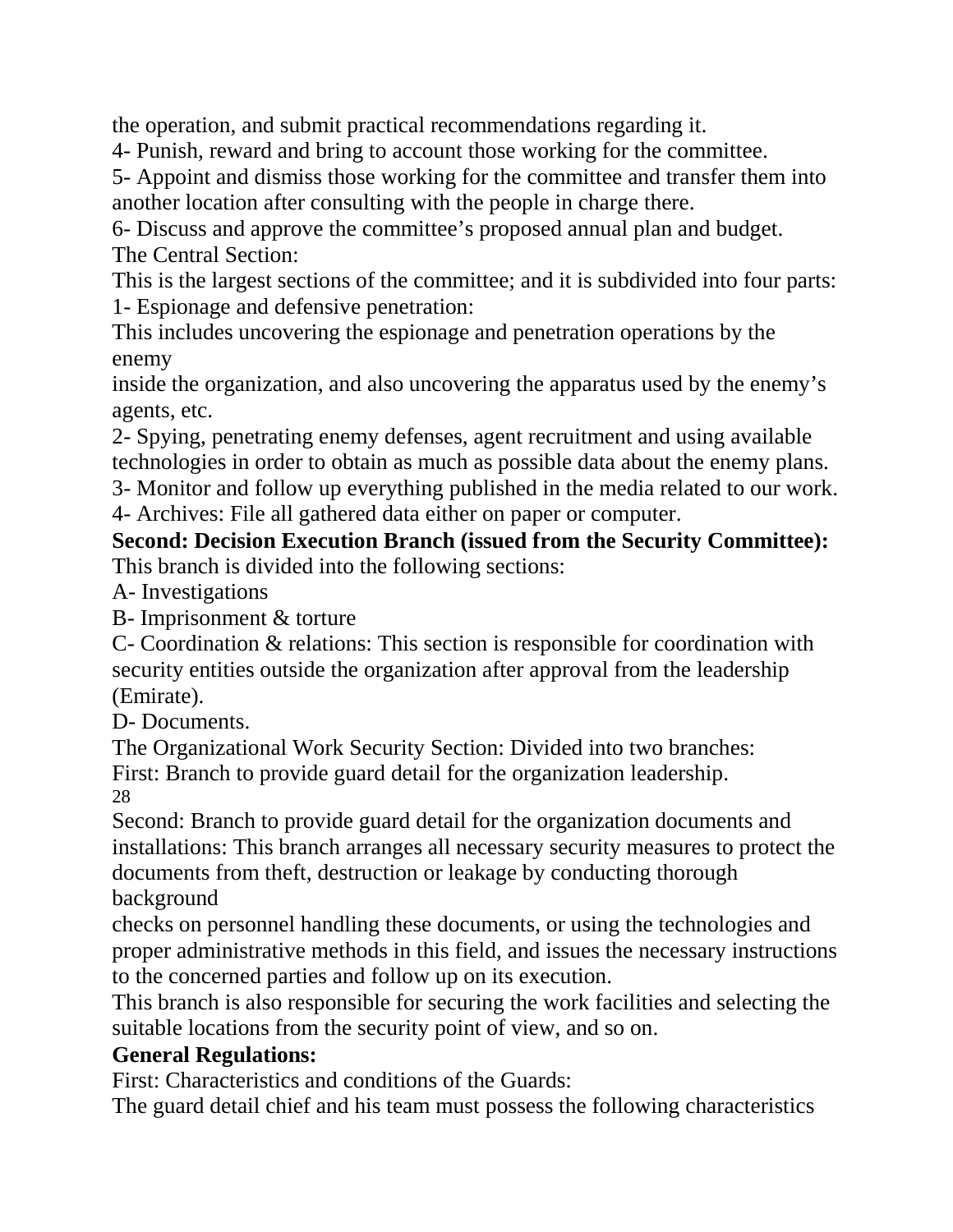that qualify them for this position:

1- Must be known for his honesty and secrecy.

\*Page 17 of 19

2- Must be a member in the organization for at least one year and a half, during which he gained the trust of his colleagues.

3- Must be aware of the importance of the Emirate and its legal rights.

4- Must have an acute sense for "security".

5- Must have high moral standards, well balanced, patient, not greedy and daring

in the battle field

6- Must be skilled in the use of necessary weapons for protection.

7- Must be mentally and physically fit, and athletic to bear the full burdens of guard duties.

8- Must be at least 25 old.

9- Must have successfully passed the security training course.

10- In addition to the above, the guard detail chief should also have good administrative skills, intuitive, takes decisions in accordance with the religious laws, be a high school graduate, at least 25 years of age and have good knowledge of his field of operation.

11- The guard detail chief and his team must not be from one of the Gulf countries or from Yemen.

Second: General Policy for Guard Detail:

29

1- It is preferred to have two guard teams to alternate in their duties.

2- The guards' chief should take necessary measures to keep his teams physically

fit and militarily ready.

3- The guards' chief and drivers are issued hand guns while the guards are issued

hand guns or rifles as available.

4- The guards' chief should himself verify the documentations of his non Arab staff guarding the Emir's home, and should personally check on them at their posts.

5- The guards' chief schedules his staff monthly and annual vacations according to work requirements.

6- The vehicles accompany the Emir (motorcade) should be similar to the Emir's

vehicle.

Third: The Security Education Section: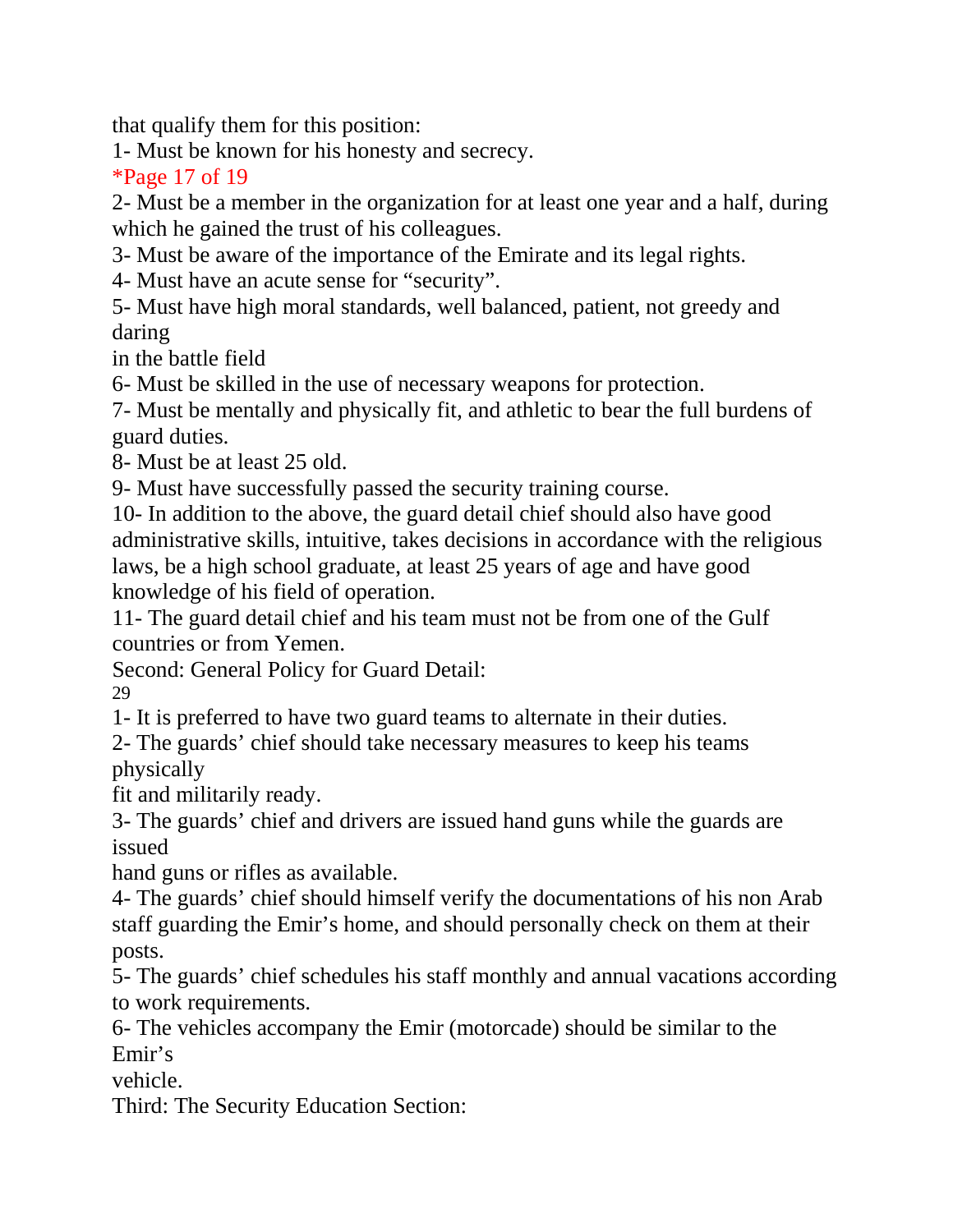The duty of this division is to promote the feeling of security within the organization personnel and prepare them to face the difficulties that may encounter the operation at any time by:

A- Organize mini training courses that can part of military courses or separate. B- Print some small booklets and circulars in this concern.

C-Hold general security lectures in the camps and guest houses when necessary. Fourth: The Host Country and Passports Section:

This section collects all needed information related to the host country needed for

operation requirements such as the laws, regulations, the addresses of government offices, addresses and telephone numbers of hotels, getting acquainted with the officials and establish relations with them; the person selected for this task should be fluent in English and capable of socializing with people and develop relations with them.

### \*Page 18 of 19

The Political Committee

Responsible for spread political awareness among the organization personnel and

throughout the Muslim populace; prepare political reports and the required studies for operation; interact with the Jihad movements around the world; and prepare the qualified political personnel in accordance with the general operational policy.

30

General Objectives:

1- Spread political awareness among personnel by preparing a specific plan to include all personnel according to their operational levels in the organization.

2- Spread political awareness among the Muslim populace.

3- Prepare the political studies and reports required for the operation.

4- Interact with the Jihad movements around the world by introducing them and publicize their news, etc.

5- Prepare the political personnel required for the operation.

The Political Committee Organizational Structure:

- The Committee Chairman
- The Deputy
- The Shura (Consultative) Council
- The Political Studies Section (political research)

- The External Relations Section (coordination with the foreign media) Operational Policy (Regulations)

1- Fully abide by the religious laws and regulations in all committee's work.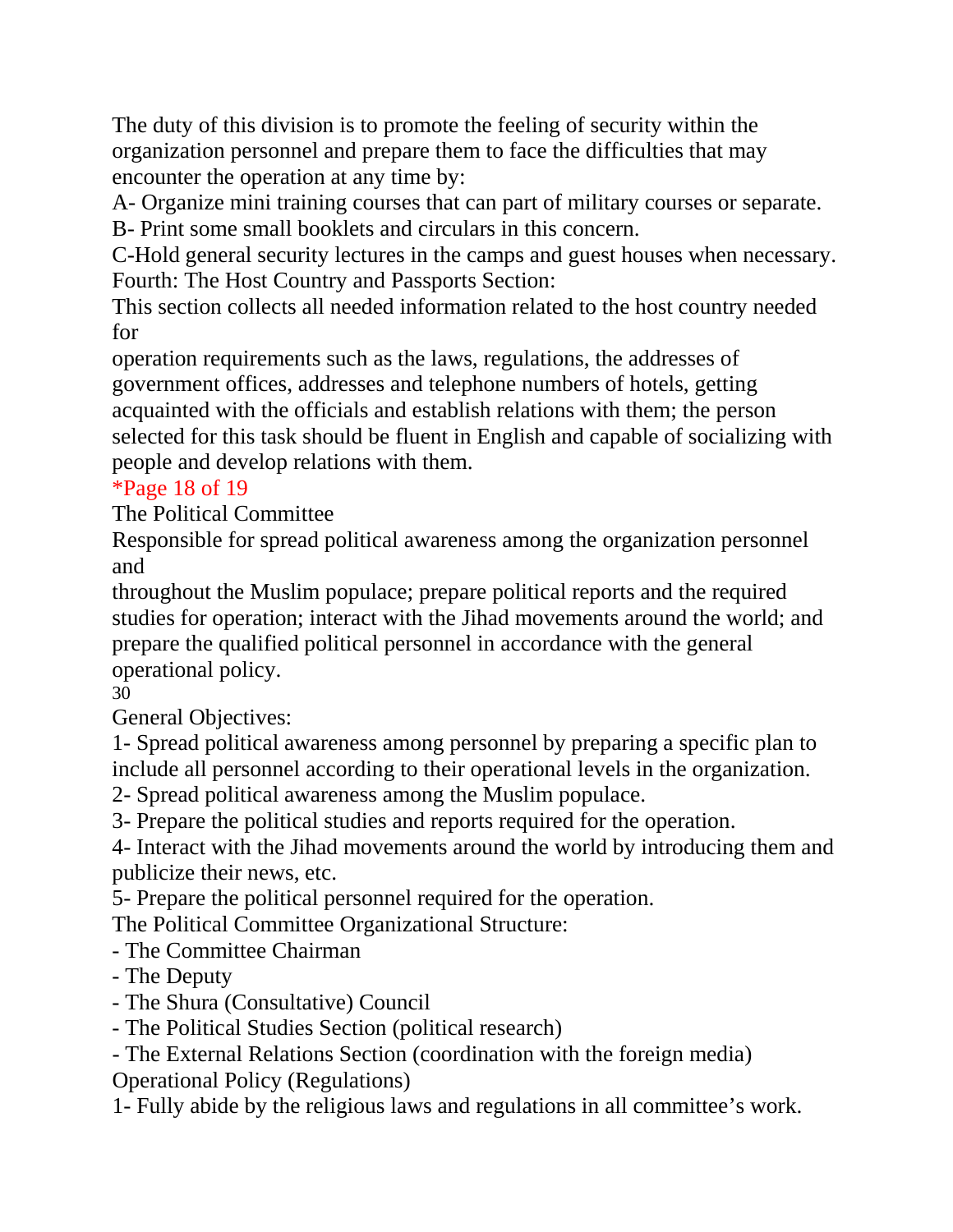2- Manifest the inevitability of Jihad solution as the method for change.

3- Unveil and exposing the idols of the world, the nationalistic and secular parties

and other enemies of Islam.

4- Our relations with the Islamic movements are based on support, advice and approve of what they do of good, and point out their mistakes if required.

5- It is prohibited to criticize Islamic movements and scholars except through the

religious committee.

6- Endeavor to achieve unity between the Islamic Jihad movements.

7- Refer to the leadership before taking any decision concerning new

developments in order to adopt the proper policy to deal with it.

Characteristics and Conditions of the Committee chairman

1- Must be a member in the organization for at least three years, and to be totally

devoted to his work.

2- Must be at least 25 old.

3- Must have general religious knowledge, and specialized in Islamic jurisprudence politics and Islamic laws.

4- Must be truthful, understanding, fair, farsighted and intelligent. 31

5- Must be vigilant, specialized and experienced in this kind of work.

6- Must be trustful and known to keep secrets.

7- Must have experienced a Jihad military operation.

8- Must be well versed in the English language and a university graduate.

9- Must have enough good senses to carry out his duties.

The Authorities and Duties of the Committee Chairman

1- Appoint and dismiss his deputy; a member of the Shura (consultative) council.

2- Appoint and dismiss other committee heads.

3- Submit a monthly report to the executive council chairman.

4- Supervise, reward and punish those working for the committee.

5- Prepare the annual operational plan and budget; discuss it with the consultative

council, and submit to the executive council chairman.

6- Conduct Foreign consultation for whomever he sees deserving.

### \*Page 19 of 19

### **The Deputy**

Have the same characteristics as the chairman or close to it.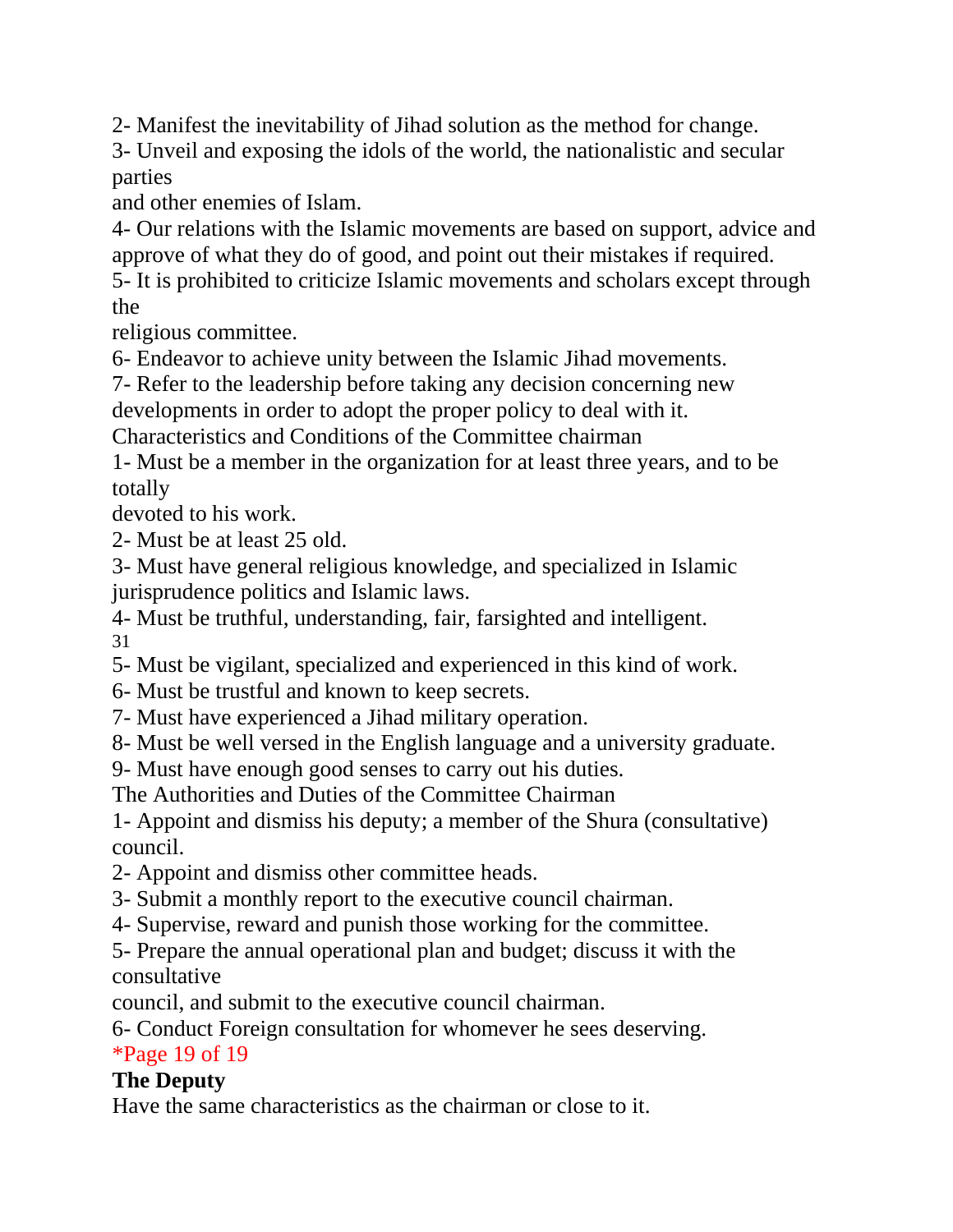Authorities and Duties:

Assist during the chairman during his presence, and to act on his behalf during his absence.

The Consultative Council:

The Characteristics of the Consultative Council Member:

1- Must be a member in the organization for at least two years.

2- Must be at least 20 years old.

3- Must have general religious knowledge, and specialized in Islamic jurisprudence politics and Islamic laws.

4- Must be truthful, understanding, fair, farsighted and intelligent.

5- To be able to argue and debate.

6- Must be trustful and known to keep secrets.

7- Must have political inclinations.

8- Must be at least a high school graduate.

32

The Committee Bylaws:

1- The council is composed of five members: The chairman, his deputy and the three section heads. The Chairman has the right to increase membership to seven.

2- The principle of Shura (consultation) must be adopted but not mandatory.

3- The council meets on a biweekly basis, and the meeting is considered legal if the majority of members are present.

4- In case of emergency, the chairman or the majority of members can convene a

meeting.

5- In case the member can not attend, the secretary should be informed a day or two ahead of time.

The Council Authorities:

1- Discuss the semi-monthly reports submitted by division heads.

2- Discuss the work problems and find solutions for them.

3- Discuss the appointments and dismissals of sections members, and their transfer somewhere else.

4- Discuss the committee's annual plan and budget.

In the name of Allah the merciful the compassionate

1- In respect to scholars and leaders of Islamic movements, it is prohibited to publish any story, report or declaration that slanders or defames them before the item is verified and approved by the committee chairman.

2- Be truthful in transmitting the story text wise, date and source.

3- The story title does not contradict the Islamic morals and ethics.